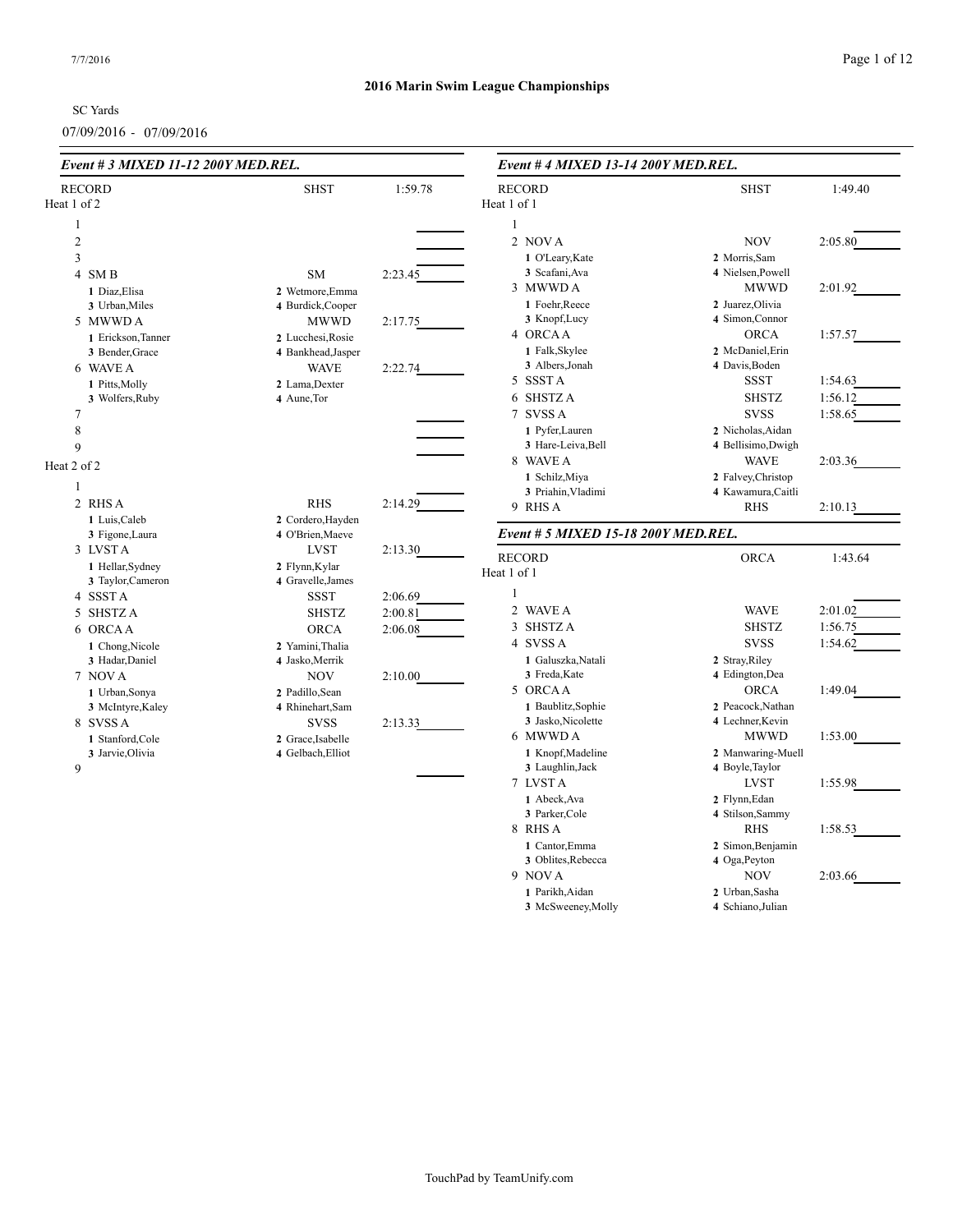|                              | Event # 12 GIRLS 13-14 50Y FREE |    |              |        | Heat 6 of 9             |                               |    |              |        |
|------------------------------|---------------------------------|----|--------------|--------|-------------------------|-------------------------------|----|--------------|--------|
|                              | Alvssa Lo                       |    | <b>SHST</b>  | :24.75 | 1 Rachel Jordan         |                               | 13 | <b>WAVE</b>  | 30.09  |
| <b>RECORD</b><br>Heat 1 of 9 |                                 |    |              |        | 2 Anna Marrinson        |                               | 14 | <b>SM</b>    | 29.97  |
|                              |                                 |    |              |        | 3 Bella Hare-Leiva      |                               | 12 | <b>SVSS</b>  | 29.79  |
| 1                            |                                 |    |              |        | 4 Lulu O'Leary          |                               | 13 | <b>NOV</b>   | 29.61  |
| $\mathfrak{2}$               |                                 |    |              |        | 5 Jane McNevin          |                               | 13 | <b>SM</b>    | 29.48  |
| 3                            |                                 |    |              |        | 6 Devin Bosley          |                               | 13 | <b>WAVE</b>  | 29.53  |
| Sarah Newman<br>4            |                                 | 14 | <b>NOV</b>   | 46.58  | 7 Reyna Morales         |                               | 14 | <b>MWWD</b>  | 29.74  |
| 5 Juliana McKenna            |                                 | 14 | <b>ORCA</b>  | 37.05  | 8 Kendra Parker         |                               | 14 | <b>LVST</b>  | 29.89  |
| 6 Emma Kraus                 |                                 | 13 | <b>MWWD</b>  | 37.47  | 9 Kvla Seelev           |                               | 13 | <b>SHSTZ</b> | 30.00  |
| 7 Hannah Becker              |                                 | 14 | <b>SSST</b>  | 47.16  | Heat 7 of 9             |                               |    |              |        |
| 8                            |                                 |    |              |        | 1 Madeline Finkel       |                               | 13 | <b>MWWD</b>  | 29.47  |
| 9                            |                                 |    |              |        | 2 Siena Berry           |                               | 13 | <b>SHSTZ</b> | 29.40  |
| Heat 2 of 9                  |                                 |    |              |        | 3 Lucy Knopf            |                               | 13 | <b>MWWD</b>  | 29.09  |
| 1 Camila Alfonso             |                                 | 14 | <b>SSST</b>  | 36.98  | 4 Emilia Oblites        |                               | 13 | <b>RHS</b>   | 28.97  |
| 2 Casey McKay                |                                 | 14 | <b>LVST</b>  | 35.35  | 5 Sophia Brooks         |                               | 13 | <b>SSST</b>  | 28.66  |
| 3 Skylar Strotz              |                                 | 13 | <b>SSST</b>  | 34.26  | 6 Sidney Stalie         |                               | 14 | <b>NOV</b>   | 28.73  |
| 4 Genevieve Zarrehparvar     |                                 | 13 | <b>RHS</b>   | 34.05  | 7 Shane Grele           |                               | 14 | <b>SSST</b>  | 29.09  |
| 5 Phoebe Greathouse          |                                 | 13 | <b>SSST</b>  | 33.37  | 8 Katherine McCallister |                               | 13 | <b>SM</b>    | 29.39  |
| 6 Kayla Hamilton             |                                 | 14 | <b>RHS</b>   | 33.50  | 9 Francesca Moynihan    |                               | 13 | <b>SHSTZ</b> | 29.44  |
| 7 Amy Jordan                 |                                 | 13 | <b>WAVE</b>  | 34.12  |                         |                               |    |              |        |
| 8 Stasia Winslow             |                                 | 13 | <b>SHSTZ</b> | 34.76  | Heat 8 of 9             |                               |    |              |        |
| 9 Annika Jorgensen           |                                 | 13 | <b>MWWD</b>  | 35.43  | 1 Lauren Pyfer          |                               | 14 | <b>SVSS</b>  | 28.39  |
| Heat 3 of 9                  |                                 |    |              |        | 2 Abby Moll             |                               | 13 | <b>SSST</b>  | 28.35  |
|                              |                                 |    |              |        | 3 Jada Andrews          |                               | 14 | <b>SSST</b>  | 28.16  |
| 1 Gillian Laughlin           |                                 | 13 | <b>MWWD</b>  | 32.87  | 4 Maya McAuley          |                               | 13 | <b>RHS</b>   | 27.99  |
| 2 Lucy Goldman               |                                 | 13 | SM           | 32.69  | 5 Kate O'Leary          |                               | 13 | <b>NOV</b>   | 27.78  |
| 3 Mei Thomas                 |                                 | 14 | <b>SSST</b>  | 32.32  | 6 Caitlin Kawamura      |                               | 13 | <b>WAVE</b>  | 27.79  |
| 4 Madison Waite              |                                 | 13 | NOV          | 31.87  | 7 Miya Schilz           |                               | 14 | <b>WAVE</b>  | 28.00  |
| 5 Isabella Larson            |                                 | 14 | <b>SSST</b>  | 31.68  | 8 Erin McDaniel         |                               | 14 | <b>ORCA</b>  | 28.23  |
| 6 Monika Platek              |                                 | 13 | <b>WAVE</b>  | 31.71  | 9 Laura Gravelle        |                               | 13 | <b>LVST</b>  | 28.38  |
| 7 Jayne Dito                 |                                 | 13 | <b>NOV</b>   | 31.94  | Heat 9 of 9             |                               |    |              |        |
| 8 Yeymi Canche               |                                 | 13 | <b>ORCA</b>  | 32.55  | 1 Hannah Matcham        |                               | 14 | SM           | 27.63  |
| 9 Olivia Shaver              |                                 | 13 | <b>RHS</b>   | 32.84  | 2 Anna Wooster          |                               | 14 | <b>SHSTZ</b> | 27.55  |
| Heat 4 of 9                  |                                 |    |              |        | 3 Shannon Watridge      |                               | 13 | <b>SSST</b>  | 27.16  |
| 1 Julia Smith                |                                 | 14 | SM           | 31.57  | 4 Kalia Firmage         |                               | 14 | <b>SSST</b>  | 26.58  |
| 2 Alexia Garcia              |                                 | 13 | SM           | 31.38  | 5 Abigail Naftzger      |                               | 14 | <b>LVST</b>  | 26.46  |
| 3 Brooke Cordero             |                                 | 13 | <b>RHS</b>   | 31.15  | 6 Bella Moynihan        |                               | 14 | <b>SHSTZ</b> | 26.49  |
| 4 Molly Madden               |                                 | 14 | <b>MWWD</b>  | 30.85  | 7 Olivia Juarez         |                               | 13 | <b>MWWD</b>  | 27.00  |
| 5 Natalie Hallatt            |                                 | 14 | NOV          | 30.73  | 8 Skylee Falk           |                               | 14 | <b>ORCA</b>  | 27.33  |
| 6 Skve Stewart               |                                 | 13 | <b>SSST</b>  | 30.76  | 9 Ava Scafani           |                               | 13 | <b>NOV</b>   | 27.56  |
| 7 Mia Lacy                   |                                 | 14 | <b>SHSTZ</b> | 30.89  |                         |                               |    |              |        |
| 8 Indie Adamich              |                                 | 14 | <b>WAVE</b>  | 31.20  |                         | Event #13 BOYS 13-14 50Y FREE |    |              |        |
| 9 Ava White                  |                                 | 13 | <b>SHSTZ</b> | 31.49  | <b>RECORD</b>           | R.J. Williams                 |    | <b>MW</b>    | :21.97 |
| Heat 5 of 9                  |                                 |    |              |        | Heat 1 of 6             |                               |    |              |        |
|                              |                                 |    |              |        |                         |                               |    |              |        |
| 1 Karina Yamini              |                                 | 13 | <b>ORCA</b>  | 30.57  | 1 Brian Marrett         |                               | 13 | NOV          | 47.59  |
| 2 Arika Kalfayan             |                                 | 13 | SМ           | 30.52  | 2 Sam Ross              |                               | 13 | SSST         | 39.24  |
| 3 Aisling Cassidy            |                                 | 14 | LVST         | 30.36  | 3 Wyatt Thomas          |                               | 13 | <b>SHSTZ</b> | 33.20  |
| 4 Fiona Corr                 |                                 | 14 | <b>SHSTZ</b> | 30.25  | 4 Malkolm Armour        |                               | 13 | <b>SVSS</b>  | 32.75  |
| 5 Jordan Loftin              |                                 | 13 | <b>SHSTZ</b> | 30.13  | 5 Daniel Tuhtan         |                               | 13 | <b>WAVE</b>  | 32.10  |
| 6 Claire MacDonald           |                                 | 13 | <b>SHSTZ</b> | 30.20  | 6 Sean Middleton        |                               | 14 | <b>WAVE</b>  | 32.67  |
| 7 Natalie Dickens            |                                 | 14 | ORCA         | 30.25  | 7 Maximilian Pollack    |                               | 13 | <b>SVSS</b>  | 32.81  |
| 8 Ryann Lucchesi             |                                 | 13 | <b>MWWD</b>  | 30.36  | 8 Jordan Leuenberger    |                               | 13 | <b>MWWD</b>  | 38.47  |
| 9 Chloe Jeanmonod            |                                 | 13 | SSST         | 30.56  | 9 Bennett Somerville    |                               | 13 | <b>WAVE</b>  | 40.64  |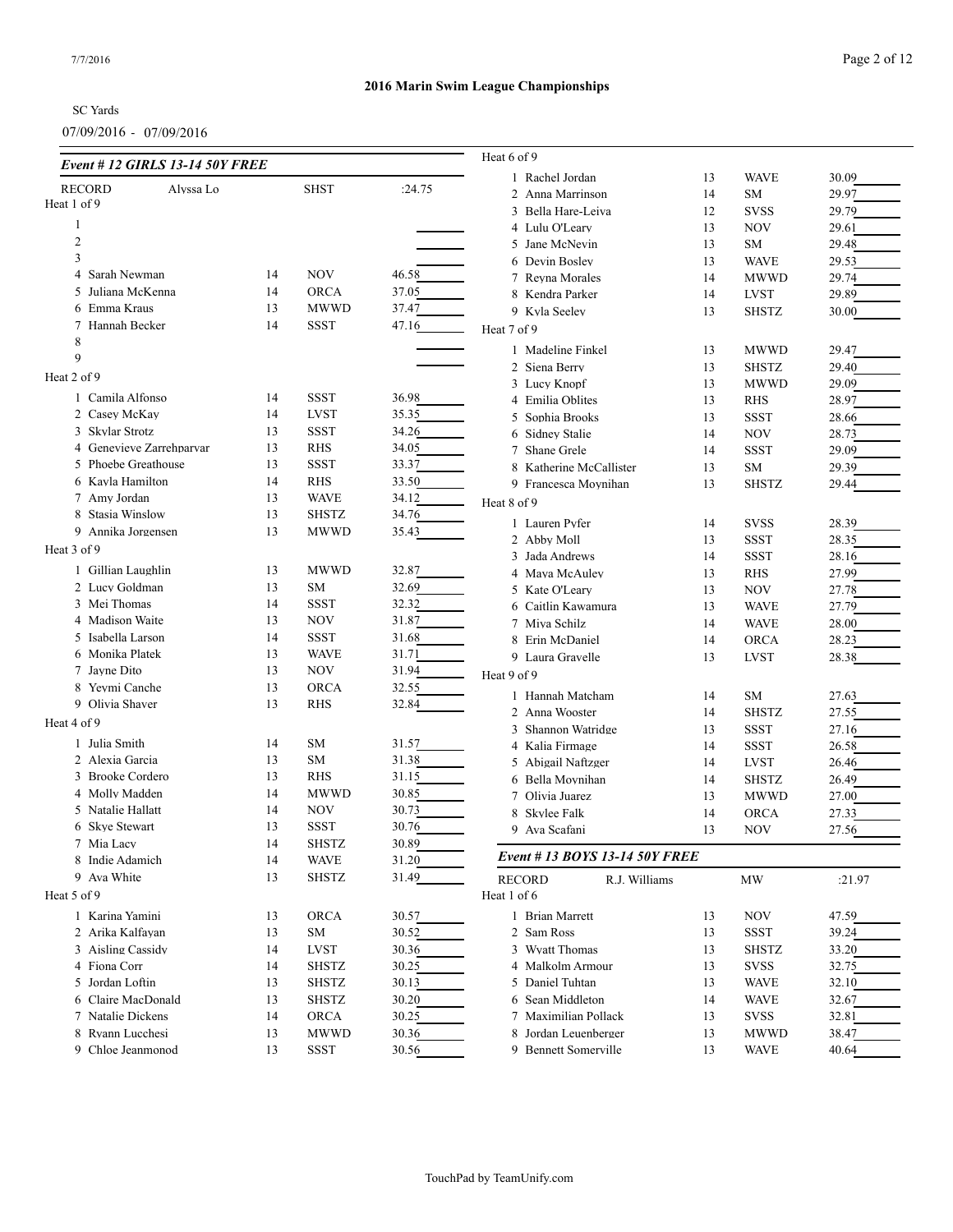#### 07/09/2016 - 07/09/2016

# **2016 Marin Swim League Championships**

| Heat 2 of 6                         |          |                             |       | Event # 14 GIRLS 15-18 100Y FREE  |    |              |         |
|-------------------------------------|----------|-----------------------------|-------|-----------------------------------|----|--------------|---------|
| 1 Foster Lehman                     | 13       | <b>SSST</b>                 | 32.10 | <b>RECORD</b>                     |    |              |         |
| 2 Joshua Chu                        | 13       | <b>NOV</b>                  | 31.52 | Alexandra Thomason<br>Heat 1 of 5 |    | SM           | :53.08  |
| 3 Grayson Everage                   | 13       | <b>SSST</b>                 | 30.90 |                                   |    |              |         |
| 4 Andersen Teoh                     | 13       | <b>MWWD</b>                 | 30.09 | 1 Shannon Dugdale                 | 17 | <b>NOV</b>   | 58.30   |
| 5 Mac Bihn                          | 14       | SHSTZ                       | 29.92 | 2 Marlena Lash                    | 15 | <b>MWWD</b>  | 1:22.81 |
| 6 Alejandro Alvarado                | 13       | <b>MWWD</b>                 | 29.96 | 3 Madison Baldwin                 | 15 | <b>NOV</b>   | 1:16.43 |
| 7 Ethan Rosegard                    | 13       | <b>SVSS</b>                 | 30.43 | 4 Lulu Woolf                      | 15 | SM           | 1:14.41 |
| 8 Owen Ross                         | 14       | <b>WAVE</b>                 | 31.50 | 5 Estefany Gramajo                | 17 | <b>ORCA</b>  | 1:12.01 |
| 9 Nathan Smoker                     | 14       | <b>SSST</b>                 | 31.60 | 6 Megan Bosley                    | 15 | <b>WAVE</b>  | 1:12.74 |
| Heat 3 of 6                         |          |                             |       | 7 Lilyana Leuenberger             | 15 | <b>MWWD</b>  | 1:14.42 |
| 1 Amadeus Colenbrander              | 14       | <b>ORCA</b>                 | 29.82 | 8 Ruby Woolf                      | 15 | SM           | 1:17.62 |
| 2 Miles Crock                       | 13       | <b>SHSTZ</b>                | 29.81 | 9 Abigail Wilcer                  | 15 | <b>NOV</b>   | 1:26.34 |
| 3 Cole Summers                      | 13       | <b>WAVE</b>                 | 29.52 | Heat 2 of 5                       |    |              |         |
| 4 Marco Salvemini                   | 13       | <b>ORCA</b>                 | 28.82 | 1 Rene Dickens                    | 16 | <b>ORCA</b>  | 1:11.47 |
| 5 James Chase                       | 13       | <b>WAVE</b>                 | 28.78 | 2 Kylie Bradley                   | 15 | <b>ORCA</b>  | 1:09.56 |
| 6 Walker Burdick                    | 13       | SM                          | 28.80 | 3 Rachel Houlihan                 | 15 | RHS          | 1:09.23 |
| 7 Benjamin Freed                    | 13       | <b>MWWD</b>                 | 29.31 | 4 Sally Lucchesi                  | 15 | <b>MWWD</b>  | 1:08.99 |
| 8 Willem Brabbee                    | 13       | <b>MWWD</b>                 | 29.77 | 5 Morgan McDaniel                 | 16 | <b>ORCA</b>  | 1:08.60 |
| 9 Eno Begic-Toepfer                 | 14       | <b>SSST</b>                 | 29.82 | 6 Kellie Lawler                   | 16 | <b>WAVE</b>  | 1:08.73 |
|                                     |          |                             |       | 7 Emma Jaime                      | 17 | <b>MWWD</b>  | 1:09.17 |
| Heat 4 of 6                         |          |                             |       | 8 Lindsey Lowder                  | 17 | <b>LVST</b>  | 1:09.39 |
| 1 Joe Laurie                        | 13       | <b>ORCA</b>                 | 28.65 | 9 Greta Stout                     | 15 | <b>SHSTZ</b> | 1:10.40 |
| 2 Cole Ford                         | 14       | <b>SVSS</b>                 | 28.47 | Heat 3 of 5                       |    |              |         |
| 3 Jack Wyatt                        | 14       | <b>SHSTZ</b>                | 28.21 |                                   |    |              |         |
| 4 Tate Miller                       | 13       | <b>SHSTZ</b>                | 27.90 | 1 Emma Cantor                     | 18 | <b>RHS</b>   | 1:08.51 |
| 5 Powell Nielsen                    | 13       | <b>NOV</b>                  | 27.75 | 2 Sofia Medina                    | 15 | <b>SHSTZ</b> | 1:07.85 |
| 6 Connor Stauffer                   | 13       | <b>SVSS</b>                 | 27.86 | 3 Tori Tarantino                  | 16 | <b>SHSTZ</b> | 1:06.64 |
| 7 Cade Smith                        | 14       | <b>SSST</b>                 | 27.98 | 4 Lily Harding                    | 15 | <b>WAVE</b>  | 1:04.97 |
| 8 Connor Simon                      | 13       | <b>MWWD</b>                 | 28.40 | 5 Molly McSweeney                 | 16 | <b>NOV</b>   | 1:04.87 |
| 9 Gregory Finn                      | 13       | <b>SHSTZ</b>                | 28.49 | 6 Kate Christie                   | 17 | <b>SHSTZ</b> | 1:04.94 |
| Heat 5 of 6                         |          |                             |       | 7 Mia Venne                       | 18 | <b>SHSTZ</b> | 1:05.97 |
| 1 Nicolas Owenson                   | 13       | <b>SSST</b>                 | 27.40 | 8 Sara Kennedy                    | 15 | <b>ORCA</b>  | 1:07.15 |
| 2 Tom Skyvara                       | 14       | <b>SHSTZ</b>                | 27.28 | 9 Sammy Stilson                   | 17 | <b>LVST</b>  | 1:08.41 |
| 3 Aidan Nicholas                    | 14       | SVSS                        | 26.99 | Heat 4 of 5                       |    |              |         |
| 4 Christopher Falvey                | 13       | <b>WAVE</b>                 | 26.86 | 1 Emma Roggenkamp                 | 17 | <b>ORCA</b>  | 1:04.80 |
| 5 Will Harding                      |          |                             |       | 2 Sarah Erikson                   | 15 | <b>SSST</b>  | 1:03.31 |
|                                     | 14       | <b>WAVE</b>                 | 26.05 | 3 Kirsty Star                     | 16 | <b>SHSTZ</b> | 1:02.53 |
| 6 Luther Fong<br>7 Isaiah Williams  | 14<br>13 | <b>SSST</b><br><b>SHSTZ</b> | 26.42 | 4 Nicole Gamboa                   | 18 | <b>SSST</b>  | 1:00.88 |
|                                     |          |                             | 26.89 | 5 Sasha Urban                     | 15 | <b>NOV</b>   | 1:00.34 |
| 8 Avery Fischbach<br>9 Ian Christie | 13       | <b>SSST</b><br><b>SHSTZ</b> | 27.19 | 6 Tessa Pares                     | 15 | <b>SSST</b>  | 1:00.67 |
|                                     | 14       |                             | 27.36 | 7 Reagan Arnold                   | 18 | <b>NOV</b>   | 1:01.89 |
| Heat 6 of 6                         |          |                             |       | 8 Rebecca Oblites                 | 15 | RHS          | 1:02.69 |
| 1 Holden Cooper                     | 14       | <b>SHSTZ</b>                | 26.04 | 9 Talita Stiles                   | 16 | <b>SVSS</b>  | 1:04.45 |
| 2 Jack Richardson                   | 14       | <b>SHSTZ</b>                | 25.62 |                                   |    |              |         |
| 3 Benjamin Egan                     | 14       | SHSTZ                       | 25.17 | Heat 5 of 5                       |    |              |         |
| 4 Jonah Albers                      | 14       | <b>ORCA</b>                 | 24.62 | 1 Caitlin Gregory                 | 17 | <b>SHSTZ</b> | 1:00.27 |
| 5 Dwight Bellisimo                  | 14       | SVSS                        | 23.64 | 2 Sophie Baublitz                 | 17 | ORCA         | 1:00.16 |
| 6 Reece Foehr                       | 14       | <b>MWWD</b>                 | 23.85 | 3 Lauren Blackburn                | 18 | <b>SHSTZ</b> | 59.16   |
| 7 Ray Holmberg                      | 14       | <b>SHSTZ</b>                | 24.82 | 4 Ava Abeck                       | 15 | <b>LVST</b>  | 58.72   |
| 8 Gavin Dow                         | 14       | <b>SHSTZ</b>                | 25.43 | 5 Nicolette Jasko                 | 15 | <b>ORCA</b>  | 55.61   |
| 9 Boden Davis                       | 13       | ORCA                        | 25.66 | 6 Taylor Boyle                    | 16 | <b>MWWD</b>  | 56.55   |
|                                     |          |                             |       | 7 Natalie Galuszka                | 18 | <b>SVSS</b>  | 58.93   |
|                                     |          |                             |       | 8 Jane Wynne                      | 17 | SSST         | 59.32   |
|                                     |          |                             |       | 9 Sabrina Haechler                | 17 | <b>SSST</b>  | 1:00.18 |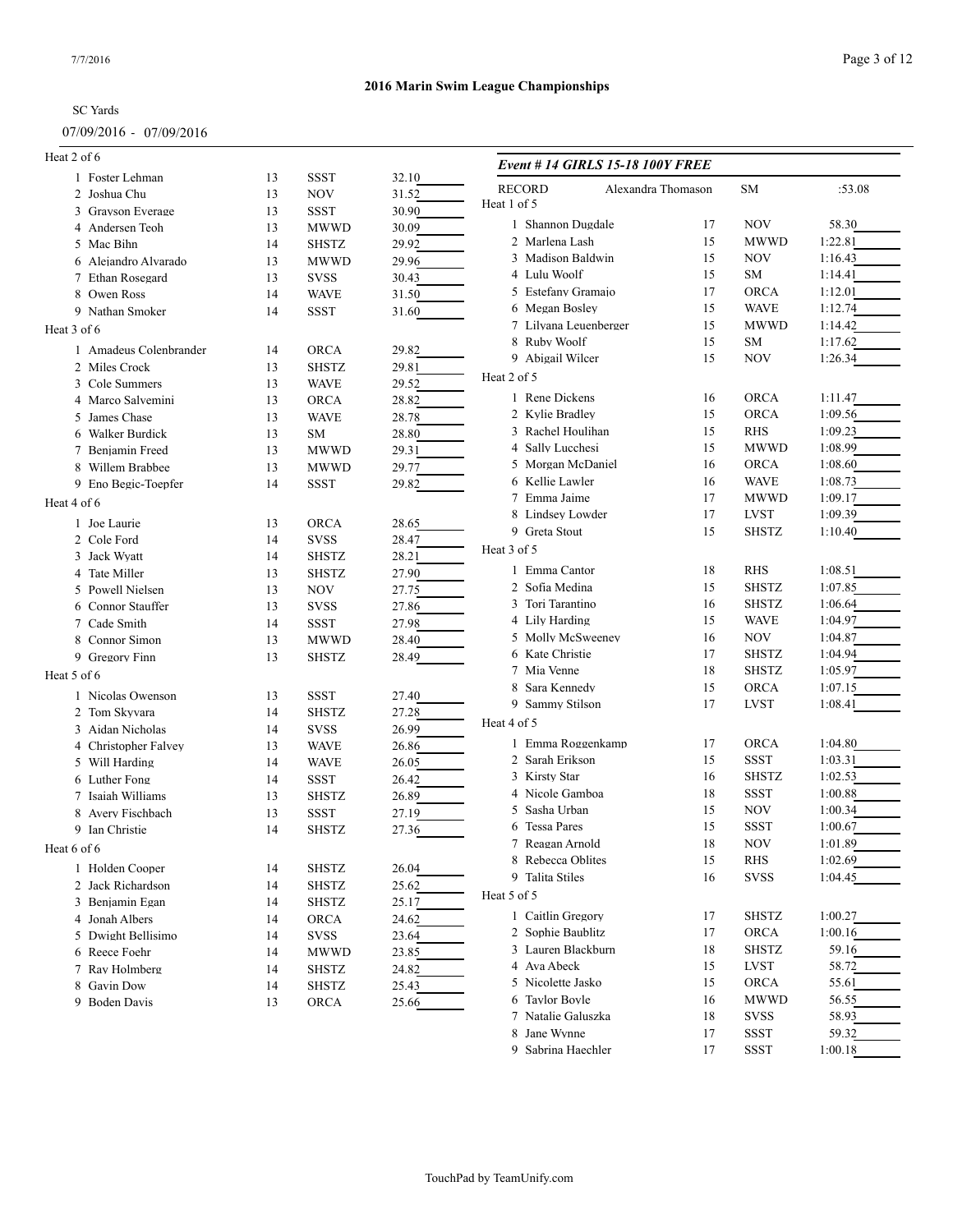| <b>2016 Marin Swim League Championships</b> |  |  |  |  |  |  |  |  |  |
|---------------------------------------------|--|--|--|--|--|--|--|--|--|
|                                             |  |  |  |  |  |  |  |  |  |
|                                             |  |  |  |  |  |  |  |  |  |
|                                             |  |  |  |  |  |  |  |  |  |

| Event # 15 BOYS 15-18 100Y FREE             |          |                            |                | Heat 2 of 6              |          |              |       |
|---------------------------------------------|----------|----------------------------|----------------|--------------------------|----------|--------------|-------|
| Robert Heim<br><b>RECORD</b>                |          | <b>LVST</b>                | :46.90         | 1 Kayla Hamilton         | 14       | <b>RHS</b>   | 42.77 |
| Heat 1 of 4                                 |          |                            |                | 2 Phoebe Greathouse      | 13       | <b>SSST</b>  | 41.40 |
| 1 Tanner Chamberlin                         | 15       | <b>MWWD</b>                | 1:15.67        | 3 Casev McKav            | 14       | <b>LVST</b>  | 40.16 |
| 2 Joshua Colety                             | 15       | <b>WAVE</b>                | 1:06.78        | 4 Jayne Dito             | 13<br>13 | NOV          | 38.82 |
| 3 Sam Wortzman                              | 16       | <b>SVSS</b>                | 1:04.39        | 5 Yeymi Canche           |          | <b>ORCA</b>  | 38.45 |
| 4 Mitchell Case                             | 15       | <b>MWWD</b>                | 1:03.24        | 6 Indie Adamich          | 14       | <b>WAVE</b>  | 38.58 |
| 5 Benjamin Simon                            | 15       | <b>RHS</b>                 | 1:01.58        | 7 Madison Waite          | 13       | NOV          | 39.79 |
| 6 Oliver White                              | 15       | <b>SHSTZ</b>               | 1:02.20        | 8 Genevieve Zarrehparvar | 13<br>14 | <b>RHS</b>   | 41.36 |
| 7 Christopher Holden-Wingate                | 16       | <b>SSST</b>                | 1:04.01        | 9 Camila Alfonso         |          | SSST         | 42.76 |
| 8 Joseph Hansen                             | 15       | <b>MWWD</b>                | 1:05.75        | Heat 3 of 6              |          |              |       |
| 9 Jeremy Naftzger                           | 18       | LVST                       | 1:07.52        | 1 Mia Lacv               | 14       | <b>SHSTZ</b> | 38.26 |
| Heat 2 of 4                                 |          |                            |                | 2 Sarita Parikh          | 13       | <b>NOV</b>   | 37.93 |
|                                             |          |                            |                | 3 Karina Yamini          | 13       | <b>ORCA</b>  | 37.71 |
| 1 Lucca McKay                               | 18       | LVST                       | 1:00.68        | 4 Reyna Morales          | 14       | <b>MWWD</b>  | 37.22 |
| 2 Nate Gelbach                              | 17       | <b>SVSS</b>                | 59.88          | 5 Devin Bosley           | 13       | <b>WAVE</b>  | 36.88 |
| 3 Connell Phillipps                         | 15       | <b>WAVE</b>                | 58.89          | 6 Chloe Jeanmonod        | 13       | <b>SSST</b>  | 36.99 |
| 4 Francesco Cico                            | 17       | <b>SHSTZ</b>               | 56.97          | 7 Molly Madden           | 14       | <b>MWWD</b>  | 37.53 |
| 5 Nicholas Berry                            | 15       | <b>SHSTZ</b>               | 56.37          | 8 Meigan Van Weele       | 13       | NOV          | 37.76 |
| 6 Connor Moynihan                           | 16       | <b>SHSTZ</b>               | 56.50          | 9 Sara Karkal            | 13       | <b>MWWD</b>  | 38.01 |
| 7 Jack Laughlin                             | 15       | <b>MWWD</b>                | 57.94          | Heat 4 of 6              |          |              |       |
| 8 Wes Porter                                | 15       | <b>SVSS</b>                | 59.76          | 1 Isabella Larson        | 14       | <b>SSST</b>  | 36.69 |
| 9 Theodore Hartel                           | 18       | LVST                       | 1:00.68        | 2 Kendra Parker          | 14       | <b>LVST</b>  | 36.35 |
| Heat 3 of 4                                 |          |                            |                | 3 Kyla Seeley            | 13       | <b>SHSTZ</b> | 36.07 |
| 1 Matthew Blackburn                         | 15       | <b>SHSTZ</b>               | 56.16          | 4 Brooke Cordero         | 13       | <b>RHS</b>   | 35.75 |
| 2 Zeta Jackson Mays                         | 17       | <b>ORCA</b>                | 55.23          | 5 Katherine McCallister  | 13       | <b>SM</b>    | 35.33 |
| 3 Julian Schiano                            | 17       | NOV                        | 54.96          | 6 Sophia Brooks          | 13       | <b>SSST</b>  | 35.44 |
| 4 Ouinn Woodhead                            | 16       | <b>SHSTZ</b>               | 54.46          | 7 Aisling Cassidy        | 14       | <b>LVST</b>  | 36.01 |
| 5 Deven Lyons                               | 16       | <b>ORCA</b>                | 53.14          | 8 Gillian Laughlin       | 13       | <b>MWWD</b>  | 36.27 |
| 6 Petey Galli                               | 18       | <b>SHSTZ</b>               | 54.40          | 9 Jordan Loftin          | 13       | <b>SHSTZ</b> | 36.50 |
| 7 Keenan Anderson                           | 17       | <b>SHSTZ</b>               | 54.56          | Heat 5 of 6              |          |              |       |
| 8 Peyton Oga                                | 15       | <b>RHS</b>                 | 55.12          |                          |          |              |       |
| 9 Cole Porter                               | 18       | <b>SVSS</b>                | 55.44          | 1 Lulu O'Leary           | 13       | NOV          | 35.29 |
| Heat 4 of 4                                 |          |                            |                | 2 Lauren Pyfer           | 14       | <b>SVSS</b>  | 34.46 |
|                                             |          | <b>SHSTZ</b>               |                | 3 Siena Berry            | 13       | <b>SHSTZ</b> | 34.10 |
| 1 Spencer Hanson                            | 16       |                            | 53.06          | 4 Kathryn Arinduque      | 13       | <b>ORCA</b>  | 33.79 |
| 2 Maxwell Harrod                            | 16       | <b>ORCA</b>                | 52.72          | 5 Kate O'Leary           | 13       | NOV          | 33.52 |
| 3 Kevin Lechner                             | 15       | <b>ORCA</b>                | 52.22          | 6 Gabriella Lucchesi     | 14       | <b>MWWD</b>  | 33.69 |
| 4 Max Manwaring-Mueller<br>5 Nathan Peacock | 15       | <b>MWWD</b>                | 51.90          | 7 Shane Grele            | 14       | <b>SSST</b>  | 34.08 |
|                                             | 18       | <b>ORCA</b>                | 50.18          | 8 Emilia Oblites         | 13       | <b>RHS</b>   | 34.42 |
| 6 Edan Flynn<br>7 Dea Edington              | 18<br>17 | <b>LVST</b><br><b>SVSS</b> | 50.58<br>52.21 | 9 Fiona Corr             | 14       | <b>SHSTZ</b> | 34.74 |
| 8 Wyatt Hanson                              |          |                            |                | Heat 6 of 6              |          |              |       |
|                                             | 16       | <b>SHSTZ</b>               | 52.58          | 1 Islay Kilgannon        | 14       | <b>MWWD</b>  | 33.18 |
| 9 Dylan Woodhead                            | 17       | <b>SHSTZ</b>               | 52.92          | 2 Skylar Oswald          | 14       | <b>SHSTZ</b> | 32.87 |
| Event # 22 GIRLS 13-14 50Y BACK             |          |                            |                | 3 Jessica Bukowski       | 13       | <b>SSST</b>  | 32.72 |
| <b>RECORD</b><br><b>Lindsay Masterson</b>   |          |                            |                | 4 Skylee Falk            | 14       | <b>ORCA</b>  | 31.48 |
| Heat 1 of 6                                 |          | <b>TPC</b>                 | :26.88         | 5 Abigail Naftzger       | 14       | <b>LVST</b>  | 31.17 |
|                                             |          |                            |                | 6 Sasha Frey             | 13       | <b>SHSTZ</b> | 31.19 |
| $\mathbf{1}$                                |          |                            |                | 7 Miya Schilz            | 14       | <b>WAVE</b>  | 31.79 |
| $\sqrt{2}$                                  |          |                            |                | 8 Arika Kalfayan         | 13       | SM           | 32.86 |
| 3                                           |          |                            |                | 9 Jada Andrews           | 14       | <b>SSST</b>  | 32.97 |
| Sarah Newman<br>4                           | 14       | NOV                        | 52.84          |                          |          |              |       |
| Juliana McKenna<br>5                        | 14       | ORCA                       | 44.97          |                          |          |              |       |
| Emma Kraus<br>6                             | 13       | <b>MWWD</b>                | 45.42          |                          |          |              |       |
| 7                                           |          |                            |                |                          |          |              |       |
| 8                                           |          |                            |                |                          |          |              |       |
| 9                                           |          |                            |                |                          |          |              |       |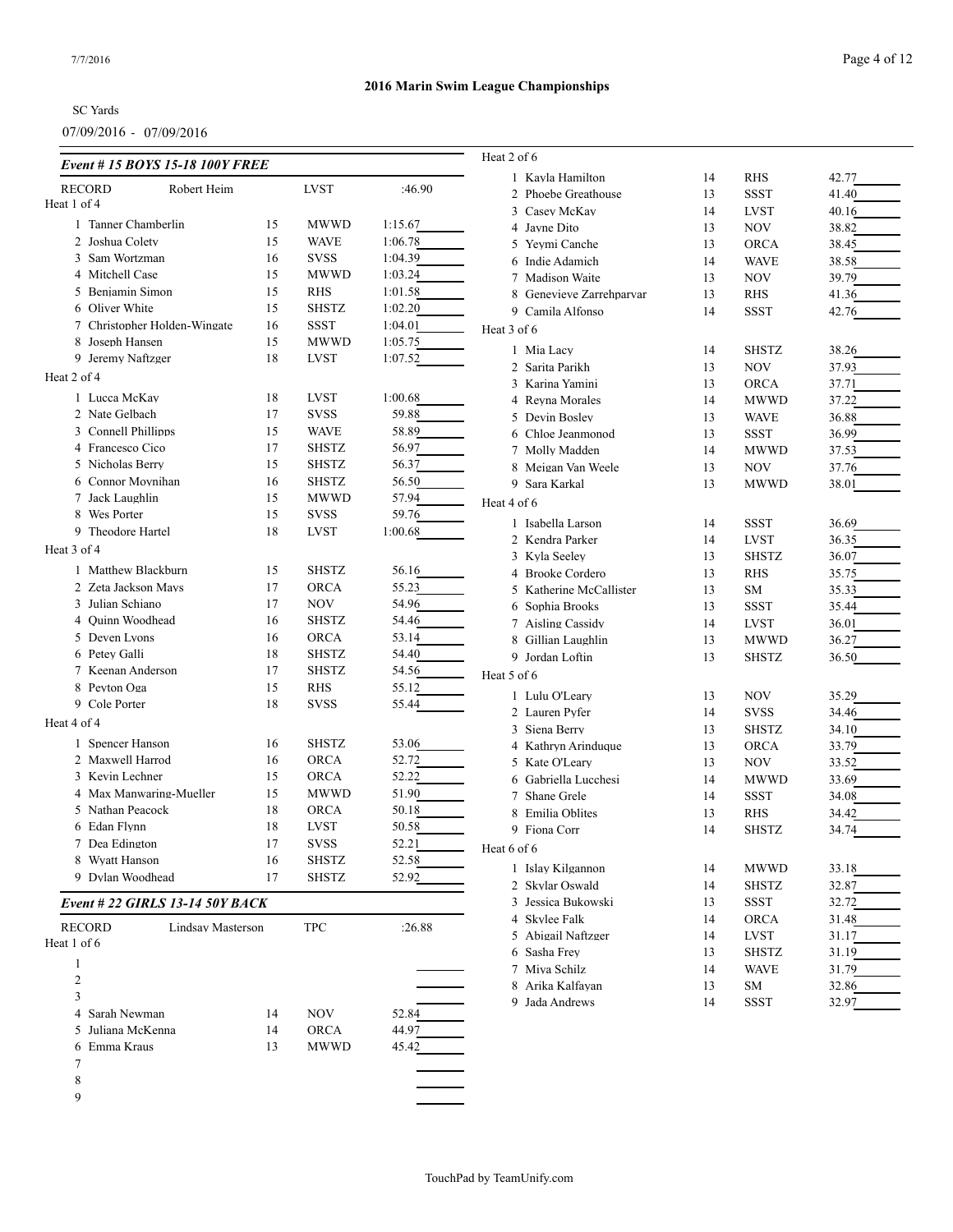#### SC Yards

| Event # 23 BOYS 13-14 50Y BACK |                |    |              | Event # 24 GIRLS 15-18 50Y BACK |                       |                           |    |              |        |
|--------------------------------|----------------|----|--------------|---------------------------------|-----------------------|---------------------------|----|--------------|--------|
| <b>RECORD</b>                  | Daniel Hardman |    | <b>RHS</b>   | :25.46                          | <b>RECORD</b>         | <b>Ouinn Galli</b>        |    | <b>SHST</b>  | :27.68 |
| Heat 1 of 5                    |                |    |              |                                 | Heat 1 of 5           |                           |    |              |        |
| 1                              |                |    |              |                                 |                       |                           |    |              |        |
| $\overline{c}$                 |                |    |              |                                 | $\overline{c}$        |                           |    |              |        |
| 3                              |                |    |              |                                 | 3                     |                           |    |              |        |
| <b>Brian Marrett</b><br>4      |                | 13 | <b>NOV</b>   | 1:07.65                         | 4 Marlena Lash        |                           | 15 | <b>MWWD</b>  | 48.20  |
| 5 Jordan Leuenberger           |                | 13 | <b>MWWD</b>  | 47.92                           | 5 Hannah Jagoda       |                           | 16 | <b>NOV</b>   | 41.64  |
| 6 Bennett Somerville           |                | 13 | <b>WAVE</b>  | 49.96                           | 6 Lilyana Leuenberger |                           | 15 | <b>MWWD</b>  | 41.97  |
|                                |                |    |              |                                 | 7 Anna Gregory        |                           | 15 | <b>SHSTZ</b> | NT     |
| 8<br>9                         |                |    |              |                                 | 8<br>9                |                           |    |              |        |
|                                |                |    |              |                                 |                       |                           |    |              |        |
| Heat 2 of 5                    |                |    |              |                                 | Heat 2 of 5           |                           |    |              |        |
| $\mathbf{1}$                   |                |    |              |                                 | 1 Sophie Savelli      |                           | 15 | <b>MWWD</b>  | 40.26  |
| 2 Sam Ross                     |                | 13 | <b>SSST</b>  | 45.09                           | 2 Emma Roggenkamp     |                           | 17 | <b>ORCA</b>  | 39.38  |
| 3 Ethan Rosegard               |                | 13 | <b>SVSS</b>  | 41.26                           | 3 Estefany Gramajo    |                           | 17 | <b>ORCA</b>  | 38.12  |
| 4 Cole Summers                 |                | 13 | <b>WAVE</b>  | 39.69                           | 4 Madison Baldwin     |                           | 15 | <b>NOV</b>   | 37.74  |
| 5 Nathan Smoker                |                | 14 | <b>SSST</b>  | 39.30                           | 5 Sofia Medina        |                           | 15 | <b>SHSTZ</b> | 37.58  |
| 6 Malkolm Armour               |                | 13 | <b>SVSS</b>  | 39.57                           | 6 Maya Carter         |                           | 16 | <b>ORCA</b>  | 37.59  |
| 7 Daniel Tuhtan                |                | 13 | <b>WAVE</b>  | 39.72                           | 7 Lulu Woolf          |                           | 15 | SM           | 37.86  |
| 8 Foster Lehman                |                | 13 | <b>SSST</b>  | 44.02                           | 8 Rachel Houlihan     |                           | 15 | <b>RHS</b>   | 38.18  |
| 9                              |                |    |              |                                 | 9 Katie Mayfield      |                           | 16 | <b>ORCA</b>  | 39.89  |
| Heat 3 of 5                    |                |    |              |                                 | Heat 3 of 5           |                           |    |              |        |
| 1 Amadeus Colenbrander         |                | 14 | <b>ORCA</b>  | 39.22                           | 1 Sally Lucchesi      |                           | 15 | <b>MWWD</b>  | 36.71  |
| 2 Tibi Quinn                   |                | 13 | <b>WAVE</b>  | 38.91                           | 2 Jane Wynne          |                           | 17 | <b>SSST</b>  | 35.82  |
| 3 Joe Laurie                   |                | 13 | <b>ORCA</b>  | 37.04                           | 3 Molly McSweeney     |                           | 16 | <b>NOV</b>   | 35.06  |
| 4 Cole Ford                    |                | 14 | <b>SVSS</b>  | 36.02                           | 4 Rebecca Oblites     |                           | 15 | <b>RHS</b>   | 34.69  |
| 5 Zev Schuman                  |                | 13 | <b>SHSTZ</b> | 34.87                           | 5 Emma Jaime          |                           | 17 | <b>MWWD</b>  | 34.42  |
| 6 Benjamin Freed               |                | 13 | <b>MWWD</b>  | 34.88                           |                       | 6 Hannah Wellesley-Winter | 15 | <b>NOV</b>   | 34.51  |
| 7 Powell Nielsen               |                | 13 | NOV          | 36.36                           | 7 Lily Harding        |                           | 15 | <b>WAVE</b>  | 34.85  |
| 8 Sean Middleton               |                | 14 | <b>WAVE</b>  | 37.40                           | 8 Olivia Carpenter    |                           | 16 | <b>WAVE</b>  | 35.66  |
| 9 Grayson Everage              |                | 13 | <b>SSST</b>  | 38.93                           | 9 Lauren Lombardi     |                           | 16 | <b>SVSS</b>  | 36.16  |
| Heat 4 of 5                    |                |    |              |                                 | Heat 4 of 5           |                           |    |              |        |
| 1 Warren Brouwer               |                | 14 | <b>SHSTZ</b> | 34.60                           | 1 Sophia Scafani      |                           | 15 | <b>NOV</b>   | 34.32  |
| 2 Ian Christie                 |                | 14 | <b>SHSTZ</b> | 33.94                           | 2 Sydney Gibbs        |                           | 16 | <b>NOV</b>   | 33.53  |
| 3 Aidan Nicholas               |                | 14 | <b>SVSS</b>  | 33.20                           | 3 Nora Riedinger      |                           | 15 | <b>SSST</b>  | 33.45  |
| 4 Connor Stauffer              |                | 13 | <b>SVSS</b>  | 32.89                           | 4 Sophia Varlow       |                           | 16 | <b>MWWD</b>  | 33.00  |
| 5 Andrey Priahin               |                | 13 | <b>WAVE</b>  | 31.99                           | 5 Sabrina Haechler    |                           | 17 | <b>SSST</b>  | 32.68  |
| 6 Sam Morris                   |                | 13 | <b>NOV</b>   | 32.66                           | 6 Alexa Zener         |                           | 18 | <b>SSST</b>  | 32.84  |
| 7 Christopher Falvey           |                | 13 | <b>WAVE</b>  | 33.07                           | 7 Talita Stiles       |                           | 16 | <b>SVSS</b>  | 33.36  |
| 8 Tom Skyvara                  |                | 14 | <b>SHSTZ</b> | 33.52                           | 8 Emma Cantor         |                           | 18 | RHS          | 33.53  |
| 9 Alejandro Alvarado           |                | 13 | <b>MWWD</b>  | 34.01                           | 9 Abigail Wilcer      |                           | 15 | <b>NOV</b>   | 34.08  |
| Heat 5 of 5                    |                |    |              |                                 | Heat 5 of 5           |                           |    |              |        |
| 1 Will Harding                 |                | 14 | <b>WAVE</b>  | 31.86                           | 1 Kirsty Star         |                           | 16 | <b>SHSTZ</b> | 32.65  |
| 2 Luther Fong                  |                | 14 | SSST         | 31.55                           | 2 Natalie Galuszka    |                           | 18 | <b>SVSS</b>  | 32.23  |
| 3 Benjamin Egan                |                | 14 | <b>SHSTZ</b> | 30.21                           | 3 Madeline Knopf      |                           | 15 | <b>MWWD</b>  | 31.49  |
| 4 Dwight Bellisimo             |                | 14 | <b>SVSS</b>  | 29.59                           | 4 Ava Abeck           |                           | 15 | <b>LVST</b>  | 30.68  |
| 5 Reece Foehr                  |                | 14 | <b>MWWD</b>  | 28.70                           | 5 Kate McCarthy       |                           | 15 | <b>SHSTZ</b> | 29.88  |
| 6 Jonah Albers                 |                | 14 | ORCA         | 28.96                           | 6 Maya Rabow          |                           | 15 | SSST         | 30.44  |
| 7 Jack Richardson              |                | 14 | <b>SHSTZ</b> | 30.12                           | 7 Sophie Baublitz     |                           | 17 | <b>ORCA</b>  | 30.70  |
| 8 Boden Davis                  |                | 13 | ORCA         | 31.31                           | 8 Tessa Pares         |                           | 15 | <b>SSST</b>  | 32.17  |
| 9 Marc-Antoine Maync           |                | 13 | SSST         | 31.69                           | 9 Nicole Gamboa       |                           | 18 | <b>SSST</b>  | 32.29  |
|                                |                |    |              |                                 |                       |                           |    |              |        |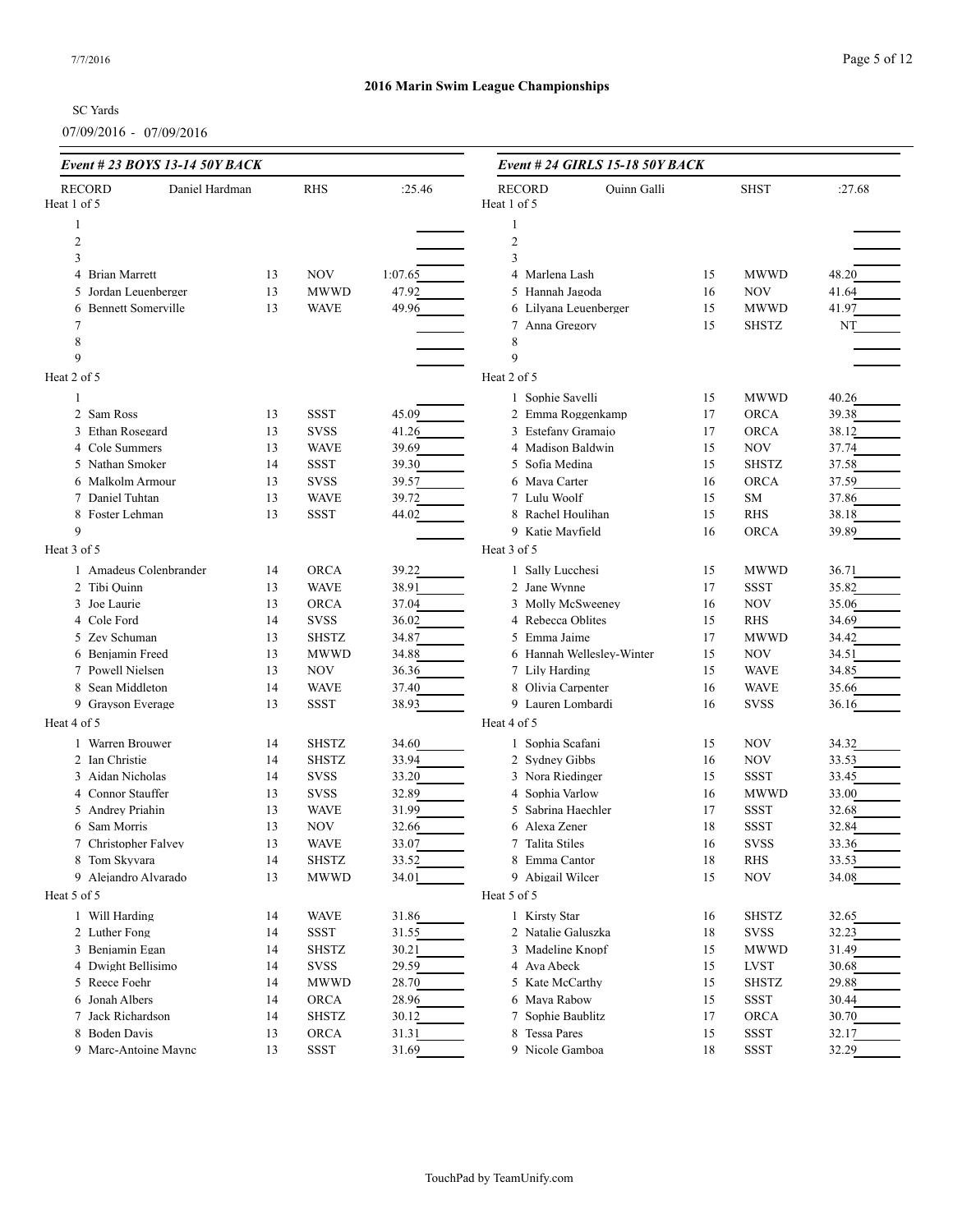#### SC Yards

| Event # 25 BOYS 15-18 50Y BACK          |          |                             |        | Heat 3 of 5                                   |          |                            |                |
|-----------------------------------------|----------|-----------------------------|--------|-----------------------------------------------|----------|----------------------------|----------------|
| Chris Weisiger<br><b>RECORD</b>         |          | <b>MW</b>                   | :24.71 | 1 Amy Jordan                                  | 13       | <b>WAVE</b>                | 43.00          |
| Heat 1 of 3                             |          |                             |        | 2 Anna Marrinson                              | 14       | <b>SM</b>                  | 42.41          |
| 1 Tanner Chamberlin                     | 15       | <b>MWWD</b>                 | 38.61  | 3 Mei Thomas                                  | 14       | <b>SSST</b>                | 41.96          |
| 2 Zachary Jagoda                        | 18       | <b>NOV</b>                  | 34.73  | 4 Chloe Jeanmonod                             | 13       | <b>SSST</b>                | 41.49          |
| 3 Deven Lyons                           | 16       | <b>ORCA</b>                 | 33.63  | 5 Sara Karkal                                 | 13       | <b>MWWD</b>                | 41.41          |
| 4 Joseph Hansen                         | 15       | <b>MWWD</b>                 | 33.36  | 6 Aisling Cassidy                             | 14       | <b>LVST</b>                | 41.46          |
| 5 Cole Porter                           | 18       | <b>SVSS</b>                 | 32.50  | 7 Monika Platek<br>8 Camila Alfonso           | 13<br>14 | <b>WAVE</b><br><b>SSST</b> | 41.93<br>42.10 |
| 6 Conor Cassidy                         | 15       | <b>LVST</b>                 | 33.00  | 9 Skylar Strotz                               | 13       | <b>SSST</b>                | 42.99          |
| 7 Lucca McKay                           | 18       | <b>LVST</b>                 | 33.50  |                                               |          |                            |                |
| 8 Nate Gelbach                          | 17       | <b>SVSS</b>                 | 33.93  | Heat 4 of 5                                   |          |                            |                |
| 9 Jeremy Naftzger                       | 18       | <b>LVST</b>                 | 37.41  | 1 Mia Lacy                                    | 14       | <b>SHSTZ</b>               | 40.09          |
| Heat 2 of 3                             |          |                             |        | 2 Natalie Hallatt                             | 14       | <b>NOV</b>                 | 39.49          |
|                                         |          |                             |        | 3 Kyla Seeley                                 | 13       | <b>SHSTZ</b>               | 38.60          |
| 1 Mitchell Case                         | 15       | <b>MWWD</b>                 | 31.92  | 4 Siena Berry                                 | 13       | <b>SHSTZ</b>               | 38.01          |
| 2 Matthew Blackburn                     | 15       | <b>SHSTZ</b>                | 31.73  | 5 Sidney Stalie                               | 14       | <b>NOV</b>                 | 37.70          |
| 3 Ciaran Murphy                         | 18       | <b>LVST</b>                 | 30.84  | 6 Rachel Jordan                               | 13       | <b>WAVE</b>                | 37.85          |
| 4 Zeta Jackson Mays                     | 17       | <b>ORCA</b>                 | 29.94  | 7 Ryann Lucchesi                              | 13       | <b>MWWD</b>                | 38.04          |
| 5 Nicholas Berry                        | 15       | <b>SHSTZ</b>                | 29.55  | 8 Isabella Larson                             | 14       | <b>SSST</b>                | 39.48          |
| 6 Danny Roland                          | 16       | <b>SHSTZ</b>                | 29.93  | 9 Natalie Dickens                             | 14       | <b>ORCA</b>                | 39.89          |
| 7 Theodore Hartel                       | 18       | <b>LVST</b>                 | 30.47  | Heat 5 of 5                                   |          |                            |                |
| 8 Logan Anderson<br>9 Connell Phillipps | 15<br>15 | <b>SHSTZ</b><br><b>WAVE</b> | 31.18  | 1 Lucy Goldman                                | 13       | SM                         | 37.66          |
|                                         |          |                             | 31.81  | 2 Abby Moll                                   | 13       | <b>SSST</b>                | 36.49          |
| Heat 3 of 3                             |          |                             |        | 3 Shannon Watridge                            | 13       | <b>SSST</b>                | 36.02          |
| Ouinn Woodhead                          | 16       | <b>SHSTZ</b>                | 29.46  | 4 Anna Wooster                                | 14       | <b>SHSTZ</b>               | 35.51          |
| 2 Petev Galli                           | 18       | <b>SHSTZ</b>                | 28.77  | 5 Laura Gravelle                              | 13       | <b>LVST</b>                | 33.73          |
| 3 Cole Parker                           | 15       | <b>LVST</b>                 | 28.50  | 6 Olivia Juarez                               | 13       | <b>MWWD</b>                | 34.23          |
| 4 Kevin Lechner                         | 15       | <b>ORCA</b>                 | 28.29  | 7 Erin McDaniel                               | 14       | <b>ORCA</b>                | 35.98          |
| 5 Dylan Woodhead                        | 17       | <b>SHSTZ</b>                | 26.70  | 8 Jane McNevin                                | 13       | <b>SM</b>                  | 36.21          |
| 6 Wyatt Hanson                          | 16       | <b>SHSTZ</b>                | 27.28  | 9 Gabriella Lucchesi                          | 14       | <b>MWWD</b>                | 36.81          |
| 7 Brandon West                          | 18       | <b>SVSS</b>                 | 28.36  | Event # 33 BOYS 13-14 50Y BREAST              |          |                            |                |
| 8 Nico Salvemini                        | 16       | <b>ORCA</b>                 | 28.76  |                                               |          |                            |                |
| 9 Aidan Parikh                          | 15       | <b>NOV</b>                  | 28.90  | <b>RECORD</b><br>Mike Anderson<br>Heat 1 of 5 |          | <b>SHST</b>                | :28.74         |
| Event #32 GIRLS 13-14 50Y BREAST        |          |                             |        | $\mathbf{1}$                                  |          |                            |                |
| <b>RECORD</b><br>Nicolette Jasco        |          | <b>ORCA</b>                 | :31.18 | $\mathfrak{2}$                                |          |                            |                |
| Heat 1 of 5                             |          |                             |        | 3                                             |          |                            |                |
| -1                                      |          |                             |        | 4 Jordan Leuenberger                          | 13       | <b>MWWD</b>                | 57.57          |
| $\mathfrak{2}$                          |          |                             |        | 5 Henry Adams                                 | 13       | <b>LVST</b>                | 47.29          |
| 3                                       |          |                             |        | 6 Sam Ross                                    | 13       | <b>SSST</b>                | 54.74          |
| 4 Emma Kraus                            | 13       | MWWD                        | 56.78  | 7                                             |          |                            |                |
| 5 Phoebe Greathouse                     | 13       | <b>SSST</b>                 | 44.71  | 8                                             |          |                            |                |
| 6 Hannah Becker                         | 14       | <b>SSST</b>                 | 52.31  | 9                                             |          |                            |                |
| 7                                       |          |                             |        | Heat 2 of 5                                   |          |                            |                |
| 8                                       |          |                             |        | 1 Nathan Smoker                               | 14       | <b>SSST</b>                | 46.85          |
| 9                                       |          |                             |        | 2 Malkolm Armour                              | 13       | <b>SVSS</b>                | 46.10          |
| Heat 2 of 5                             |          |                             |        | 3 Wyatt Thomas                                | 13       | <b>SHSTZ</b>               | 45.39          |
| 1                                       |          |                             |        | 4 Tibi Ouinn                                  | 13       | <b>WAVE</b>                | 43.39          |
| 2 Alexia Garcia                         | 13       | SM                          | 44.54  | 5 Daniel Tuhtan                               | 13       | <b>WAVE</b>                | 43.05          |
| 3 Julia Smith                           | 14       | SM                          | 43.75  | 6 Ethan Rosegard                              | 13       | <b>SVSS</b>                | 43.15          |
| 4 Stasia Winslow                        | 13       | <b>SHSTZ</b>                | 43.50  | 7 Willem Brabbee                              | 13       | <b>MWWD</b>                | 44.35          |
| 5 Olivia Shaver                         | 13       | <b>RHS</b>                  | 43.20  | 8 Owen Ross                                   | 14       | <b>WAVE</b>                | 45.52          |
| 6 Annika Jorgensen                      | 13       | <b>MWWD</b>                 | 43.47  | 9 Bennett Somerville                          | 13       | <b>WAVE</b>                | 46.38          |
| 7 Genevieve Zarrehparvar                | 13       | RHS                         | 43.69  |                                               |          |                            |                |
| 8 Skye Stewart                          | 13       | <b>SSST</b>                 | 44.33  |                                               |          |                            |                |
| 9                                       |          |                             |        |                                               |          |                            |                |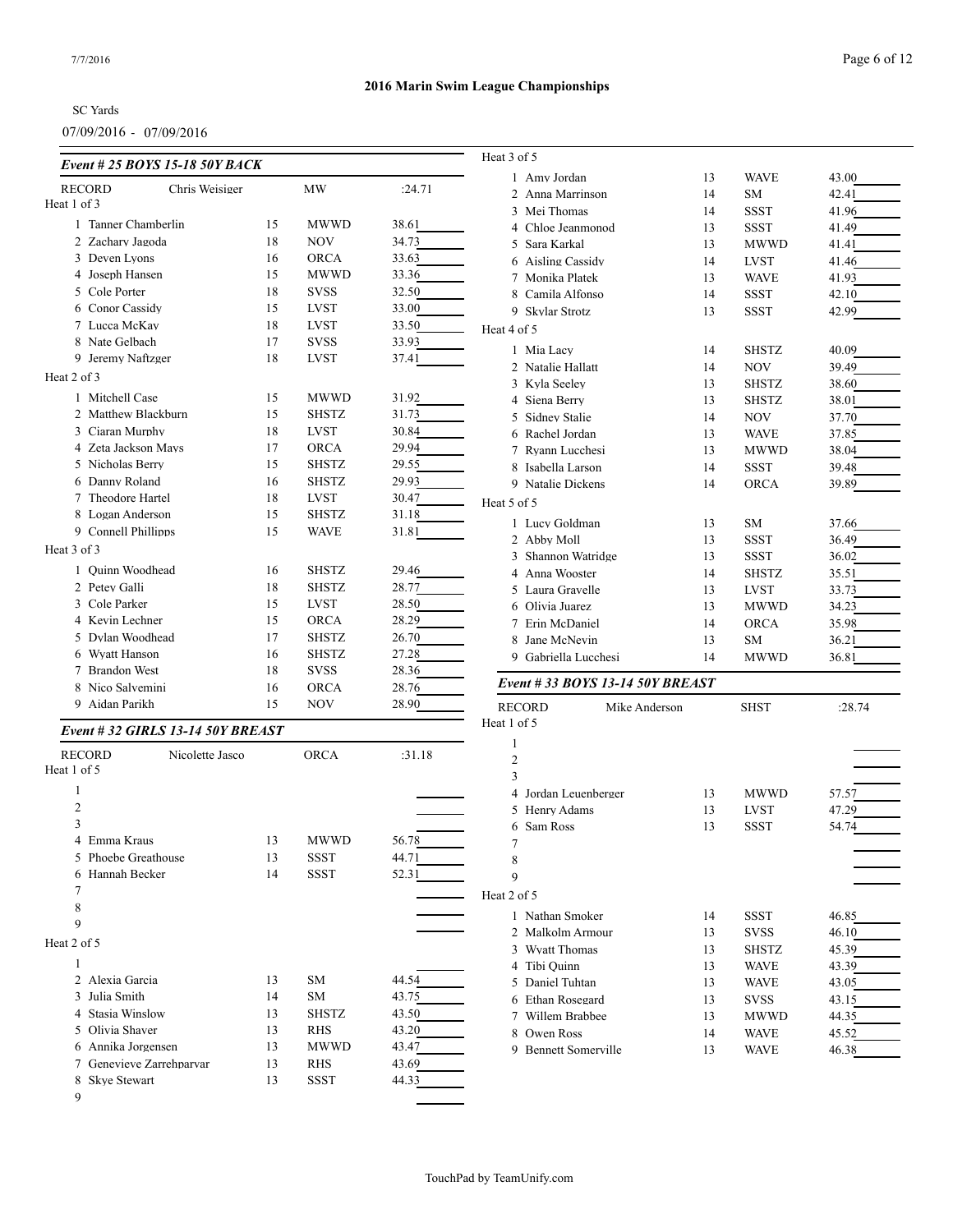#### 07/09/2016 - 07/09/2016

#### **2016 Marin Swim League Championships**

| 011 021 40 I 0<br>0110212010     |    |              |        |                                  |    |              |        |
|----------------------------------|----|--------------|--------|----------------------------------|----|--------------|--------|
| Heat 3 of 5                      |    |              |        | Heat 3 of 4                      |    |              |        |
| 1 Maximilian Pollack             | 13 | <b>SVSS</b>  | 42.57  | 1 Sammy Stilson                  | 17 | <b>LVST</b>  | 40.26  |
| 2 Cade Smith                     | 14 | <b>SSST</b>  | 39.90  | 2 Tess O'Brien                   | 18 | RHS          | 40.03  |
| 3 Foster Lehman                  | 13 | <b>SSST</b>  | 39.44  | 3 Kellie Lawler                  | 16 | <b>WAVE</b>  | 39.42  |
| 4 Tom Skyvara                    | 14 | <b>SHSTZ</b> | 38.28  | 4 Mia Venne                      | 18 | <b>SHSTZ</b> | 38.71  |
| 5 Joshua Chu                     | 13 | <b>NOV</b>   | 38.17  | 5 Caitlin Gregory                | 17 | <b>SHSTZ</b> | 37.36  |
| 6 Miles Crock                    | 13 | <b>SHSTZ</b> | 38.19  | 6 Morgan McDaniel                | 16 | <b>ORCA</b>  | 37.81  |
| 7 Marco Salvemini                | 13 | <b>ORCA</b>  | 38.58  | 7 Kate Christie                  | 17 | <b>SHSTZ</b> | 39.16  |
| 8 Mac Bihn                       | 14 | <b>SHSTZ</b> | 39.45  | 8 Emma Cantor                    | 18 | <b>RHS</b>   | 39.76  |
| 9 Joe Laurie                     | 13 | <b>ORCA</b>  | 40.28  | 9 Lindsey Lowder                 | 17 | <b>LVST</b>  | 40.14  |
| Heat 4 of 5                      |    |              |        | Heat 4 of 4                      |    |              |        |
| 1 Jack Wyatt                     | 14 | <b>SHSTZ</b> | 37.92  | 1 Sophia Varlow                  | 16 | <b>MWWD</b>  | 37.31  |
| 2 Avery Fischbach                | 13 | <b>SSST</b>  | 36.89  | 2 Nora Riedinger                 | 15 | <b>SSST</b>  | 35.95  |
| 3 Connor Simon                   | 13 | <b>MWWD</b>  | 36.78  | 3 Anna Gregory                   | 15 | <b>SHSTZ</b> | 34.20  |
| 4 Sam Morris                     | 13 | <b>NOV</b>   | 36.07  | 4 Taylor Boyle                   | 16 | <b>MWWD</b>  | 33.02  |
| 5 James Chase                    | 13 | <b>WAVE</b>  | 35.15  | 5 Nicolette Jasko                | 15 | <b>ORCA</b>  | 31.52  |
| 6 Vladimir Priahin               | 13 | <b>WAVE</b>  | 35.35  | 6 Alexa Zener                    | 18 | <b>SSST</b>  | 33.01  |
| 7 Gregory Finn                   | 13 | <b>SHSTZ</b> | 36.37  | 7 Sasha Urban                    | 15 | <b>NOV</b>   | 33.96  |
| 8 Tate Miller                    | 13 | <b>SHSTZ</b> | 36.81  | 8 Kate Freda                     | 16 | <b>SVSS</b>  | 35.52  |
| 9 Walker Burdick                 | 13 | SM           | 37.74  | 9 Kate Masterson                 | 15 | <b>WAVE</b>  | 37.23  |
| Heat 5 of 5                      |    |              |        |                                  |    |              |        |
| 1 Gavin Dow                      | 14 | <b>SHSTZ</b> | 35.03  | Event # 35 BOYS 15-18 50Y BREAST |    |              |        |
| 2 Warren Brouwer                 | 14 | <b>SHSTZ</b> | 34.58  | <b>RECORD</b><br>Mickey Gorek    |    | <b>TPC</b>   | :27.56 |
| 3 Christopher Falvey             | 13 | <b>WAVE</b>  | 33.66  | Heat 1 of 3                      |    |              |        |
| 4 Mason Barnes                   | 14 | <b>SHSTZ</b> | 32.31  | 1                                |    |              |        |
| 5 Ray Holmberg                   | 14 | <b>SHSTZ</b> | 30.98  | $\mathfrak{2}$                   |    |              |        |
|                                  |    |              |        | 3 Tanner Chamberlin              | 15 | <b>MWWD</b>  | 41.75  |
| 6 Noah Erikson                   | 13 | <b>SSST</b>  | 32.30  | 4 Joshua Colety                  | 15 | <b>WAVE</b>  | 39.58  |
| 7 Henry Cosentino                | 14 | <b>SHSTZ</b> | 33.07  | 5 Benjamin Simon                 | 15 | <b>RHS</b>   | 39.07  |
| 8 Isaiah Williams                | 13 | <b>SHSTZ</b> | 34.07  | 6 Sam Wortzman                   | 16 | <b>SVSS</b>  | 39.11  |
| 9 Aidan Nicholas                 | 14 | <b>SVSS</b>  | 34.68  | 7 Theodore Hartel                | 18 | <b>LVST</b>  | 40.08  |
| Event #34 GIRLS 15-18 50Y BREAST |    |              |        | 8 Logan Anderson                 | 15 | <b>SHSTZ</b> | NT     |
| <b>RECORD</b><br>Lori Dang       |    | SM           |        | 9                                |    |              |        |
| Heat 1 of 4                      |    |              | :31.75 | Heat 2 of 3                      |    |              |        |
| 1                                |    |              |        | 1 Christopher Holden-Wingate     | 16 | <b>SSST</b>  | 37.88  |
| $\overline{2}$                   |    |              |        | 2 Jack Laughlin                  | 15 | <b>MWWD</b>  | 35.22  |
| 3                                |    |              |        | 3 Zachary Jagoda                 | 18 | <b>NOV</b>   | 34.26  |
| 4 Greta Stout                    | 15 | <b>SHSTZ</b> | NT     | 4 Nate Gelbach                   | 17 | <b>SVSS</b>  | 34.00  |
| 5 Marlena Lash                   | 15 | <b>MWWD</b>  | 49.50  | 5 Nico Salvemini                 | 16 | <b>ORCA</b>  | 32.97  |
| 6 Lilyana Leuenberger            | 15 | <b>MWWD</b>  | 50.19  | 6 Wes Porter                     | 15 | <b>SVSS</b>  | 32.99  |
| 7                                |    |              |        | 7 Conor Cassidy                  | 15 | <b>LVST</b>  | 34.22  |
| 8                                |    |              |        | 8 Cole Porter                    | 18 | <b>SVSS</b>  | 34.46  |
| 9                                |    |              |        | 9 Oliver White                   | 15 | <b>SHSTZ</b> | 36.06  |
|                                  |    |              |        |                                  |    |              |        |
| Heat 2 of 4                      |    |              |        | Heat 3 of 3                      |    |              |        |
| 1 Hannah Jagoda                  | 16 | <b>NOV</b>   | 45.90  | 1 Brandon West                   | 18 | <b>SVSS</b>  | 30.47  |
| 2 Abigail Wilcer                 | 15 | <b>NOV</b>   | 44.41  | 2 Spencer Hanson                 | 16 | <b>SHSTZ</b> | 30.30  |
| 3 Megan Bosley                   | 15 | <b>WAVE</b>  | 41.95  | 3 Keenan Anderson                | 17 | <b>SHSTZ</b> | 29.22  |
| 4 Emma Jaime                     | 17 | <b>MWWD</b>  | 41.66  | 4 Max Manwaring-Mueller          | 15 | <b>MWWD</b>  | 29.00  |
| 5 Lauren Thorp                   | 15 | SM           | 40.92  | 5 Nathan Peacock                 | 18 | <b>ORCA</b>  | 27.74  |
| 6 Talita Stiles                  | 16 | <b>SVSS</b>  | 41.17  | 6 Edan Flynn                     | 18 | <b>LVST</b>  | 28.32  |
| 7 Rene Dickens                   | 16 | ORCA         | 41.79  | 7 Maxwell Harrod                 | 16 | <b>ORCA</b>  | 29.12  |
| 8 Katie Mayfield                 | 16 | <b>ORCA</b>  | 43.10  | 8 Riley Stray                    | 17 | <b>SVSS</b>  | 29.76  |
| 9 Ruby Woolf                     | 15 | SM           | 45.24  | 9 Stefan Venne                   | 15 | <b>SHSTZ</b> | 30.47  |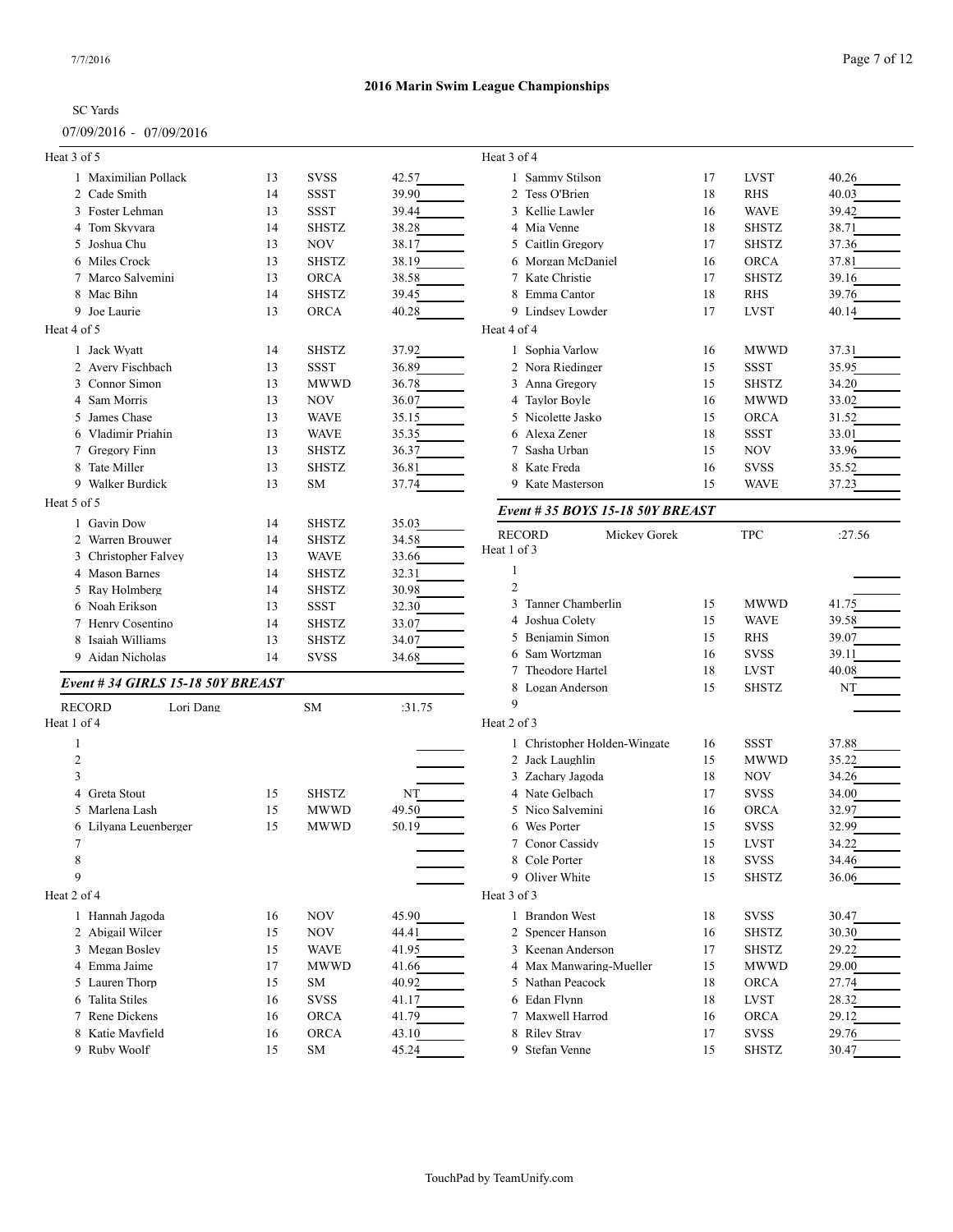#### SC Yards

07/09/2016 - 07/09/2016

| Event # 42 GIRLS 13-14 50Y FLY   |    |               |        | Heat 6 of 6                    |    |              |         |
|----------------------------------|----|---------------|--------|--------------------------------|----|--------------|---------|
|                                  |    |               |        | 1 Lucy Knopf                   | 13 | <b>MWWD</b>  | 30.59   |
| Nicolette Jasco<br><b>RECORD</b> |    | <b>ORCA</b>   | :26.47 | 2 Kate O'Leary                 | 13 | <b>NOV</b>   | 30.51   |
| Heat 1 of 6                      |    |               |        | 3 Jada Andrews                 | 14 | <b>SSST</b>  | 30.26   |
| $\mathbf{1}$                     |    |               |        | 4 Bella Moynihan               | 14 | <b>SHSTZ</b> | 28.89   |
| 2 Indie Adamich                  | 14 | <b>WAVE</b>   | NT     | 5 Abigail Naftzger             | 14 | <b>LVST</b>  | 28.35   |
| 3 Madison Waite                  | 13 | <b>NOV</b>    | 46.55  | 6 Ava Scafani                  | 13 | <b>NOV</b>   | 28.46   |
| 4 Kayla Hamilton                 | 14 | <b>RHS</b>    | 40.98  | 7 Sasha Frey                   | 13 | <b>SHSTZ</b> | 29.00   |
| 5 Mei Thomas                     | 14 | <b>SSST</b>   | 39.21  | 8 Jessica Bukowski             | 13 | <b>SSST</b>  | 30.28   |
| 6 Olivia Shaver                  | 13 | <b>RHS</b>    | 40.31  | 9 Maya McAuley                 | 13 | <b>RHS</b>   | 30.55   |
| 7 Amy Jordan                     | 13 | <b>WAVE</b>   | 41.14  | Event # 43 BOYS 13-14 50Y FLY  |    |              |         |
| 8 Hannah Becker                  | 14 | SSST          | 57.16  |                                |    |              |         |
| 9                                |    |               |        | <b>RECORD</b><br>R.J. Williams |    | MW           | :23.86  |
| Heat 2 of 6                      |    |               |        | Heat 1 of 3                    |    |              |         |
| 1 Monika Platek                  | 13 | <b>WAVE</b>   | 38.96  | $\mathbf{1}$                   |    |              |         |
| 2 Ryann Lucchesi                 | 13 | <b>MWWD</b>   | 36.98  | 2 Henry Adams                  | 13 | <b>LVST</b>  | 43.45   |
| 3 Jayne Dito                     | 13 | <b>NOV</b>    | 36.57  | 3 Amadeus Colenbrander         | 14 | <b>ORCA</b>  | 38.23   |
| 4 Gillian Laughlin               | 13 | <b>MWWD</b>   | 35.81  | 4 Andersen Teoh                | 13 | <b>MWWD</b>  | 34.47   |
| 5 Sarita Parikh                  | 13 | <b>NOV</b>    | 35.52  | 5 Cole Ford                    | 14 | <b>SVSS</b>  | 33.06   |
| 6 Sara Karkal                    | 13 | <b>MWWD</b>   | 35.70  | 6 Avery Fischbach              | 13 | <b>SSST</b>  | 34.09   |
| 7 Meigan Van Weele               | 13 | <b>NOV</b>    | 35.81  | 7 Willem Brabbee               | 13 | <b>MWWD</b>  | 35.92   |
| 8 Yeymi Canche                   | 13 | <b>ORCA</b>   | 36.59  | 8 Maximilian Pollack           | 13 | <b>SVSS</b>  | 39.77   |
| 9 Karina Yamini                  | 13 | <b>ORCA</b>   | 37.36  | 9                              |    |              |         |
| Heat 3 of 6                      |    |               |        | Heat 2 of 3                    |    |              |         |
| Claire MacDonald                 | 13 | <b>SHSTZ</b>  | 35.16  | 1 Alejandro Alvarado           | 13 | <b>MWWD</b>  | 33.03   |
| 2 Natalie Dickens                | 14 | <b>ORCA</b>   | 34.18  | 2 Eno Begic-Toepfer            | 14 | <b>SSST</b>  | 32.38   |
| 3 Skye Stewart                   | 13 | <b>SSST</b>   | 33.73  | 3 Nicolas Owenson              | 13 | <b>SSST</b>  | 31.82   |
| 4 Bella Hare-Leiva               | 12 | <b>SVSS</b>   | 33.56  | 4 Marc-Antoine Maync           | 13 | <b>SSST</b>  | 31.03   |
| 5 Madeline Finkel                | 13 | <b>MWWD</b>   | 33.51  | 5 Andrey Priahin               | 13 | <b>WAVE</b>  | 30.39   |
| 6 Molly Madden                   | 14 | <b>MWWD</b>   | 33.55  | 6 Boden Davis                  | 13 | <b>ORCA</b>  | 30.58   |
| 7 Jordan Loftin                  | 13 | <b>SHSTZ</b>  | 33.66  | 7 Cade Smith                   | 14 | SSST         | 31.48   |
| 8 Ava White                      | 13 | <b>SHSTZ</b>  | 34.10  | 8 Zev Schuman                  | 13 | <b>SHSTZ</b> | 32.15   |
| 9 Rachel Jordan                  | 13 | <b>WAVE</b>   |        | 9 Walker Burdick               | 13 | <b>SM</b>    |         |
|                                  |    |               | 34.83  |                                |    |              | 32.48   |
| Heat 4 of 6                      |    |               |        | Heat 3 of 3                    |    |              |         |
| 1 Brooke Cordero                 | 13 | <b>RHS</b>    | 33.32  | 1 Gavin Dow                    | 14 | <b>SHSTZ</b> | 30.07   |
| 2 Kendra Parker                  | 14 | <b>LVST</b>   | 33.07  | 2 Powell Nielsen               | 13 | <b>NOV</b>   | 29.74   |
| 3 Lulu O'Leary                   | 13 | <b>NOV</b>    | 32.75  | 3 Holden Cooper                | 14 | <b>SHSTZ</b> | 29.31   |
| 4 Erin McDaniel                  | 14 | <b>ORCA</b>   | 32.58  | 4 Ray Holmberg                 | 14 | <b>SHSTZ</b> | 27.96   |
| 5 Katherine McCallister          | 13 | <b>SM</b>     | 32.26  | 5 Noah Erikson                 | 13 | <b>SSST</b>  | 26.59   |
| 6 Shane Grele                    | 14 | <b>SSST</b>   | 32.29  | 6 Jonah Albers                 | 14 | <b>ORCA</b>  | 26.66   |
| 7 Abby Moll                      | 13 | <b>SSST</b>   | 32.64  | 7 Vladimir Priahin             | 13 | <b>WAVE</b>  | 29.13   |
| 8 Reyna Morales                  | 14 | <b>MWWD</b>   | 33.06  | 8 Mason Barnes                 | 14 | <b>SHSTZ</b> | 29.55   |
| 9 Alexia Garcia                  | 13 | <b>SM</b>     | 33.16  | 9 Henry Cosentino              | 14 | <b>SHSTZ</b> | 29.88   |
| Heat 5 of 6                      |    |               |        | Event #44 GIRLS 15-18 50Y FLY  |    |              |         |
| 1 Hannah Matcham                 | 14 | SM            | 32.14  |                                |    |              |         |
| 2 Kathryn Arinduque              | 13 | ORCA          | 31.94  | <b>RECORD</b><br>Ouinn Galli   |    | <b>SHST</b>  | :26.12  |
| 3 Kalia Firmage                  | 14 | $_{\rm SSST}$ | 31.79  | Heat 1 of 5                    |    |              |         |
| 4 Sophia Brooks                  | 13 | SSST          | 31.47  | $\mathbf{1}$                   |    |              |         |
| 5 Islay Kilgannon                | 14 | <b>MWWD</b>   | 31.03  | $\mathfrak{2}$                 |    |              |         |
| 6 Francesca Movnihan             | 13 | SHSTZ         | 31.26  | 3 Greta Stout                  | 15 | <b>SHSTZ</b> | NT      |
| 7 Skylar Oswald                  | 14 | <b>SHSTZ</b>  | 31.66  | 4 Hannah Jagoda                | 16 | <b>NOV</b>   | 42.77   |
| 8 Caitlin Kawamura               | 13 | <b>WAVE</b>   | 31.84  | 5 Rene Dickens                 | 16 | <b>ORCA</b>  | 35.22   |
| 9 Arika Kalfayan                 | 13 | SM            | 31.95  | 6 Lulu Woolf                   | 15 | SM           | 36.33   |
|                                  |    |               |        | 7 Shannon Dugdale              | 17 | <b>NOV</b>   | 1:04.39 |
|                                  |    |               |        | 8 Tori Tarantino               | 16 | SHSTZ        | NT      |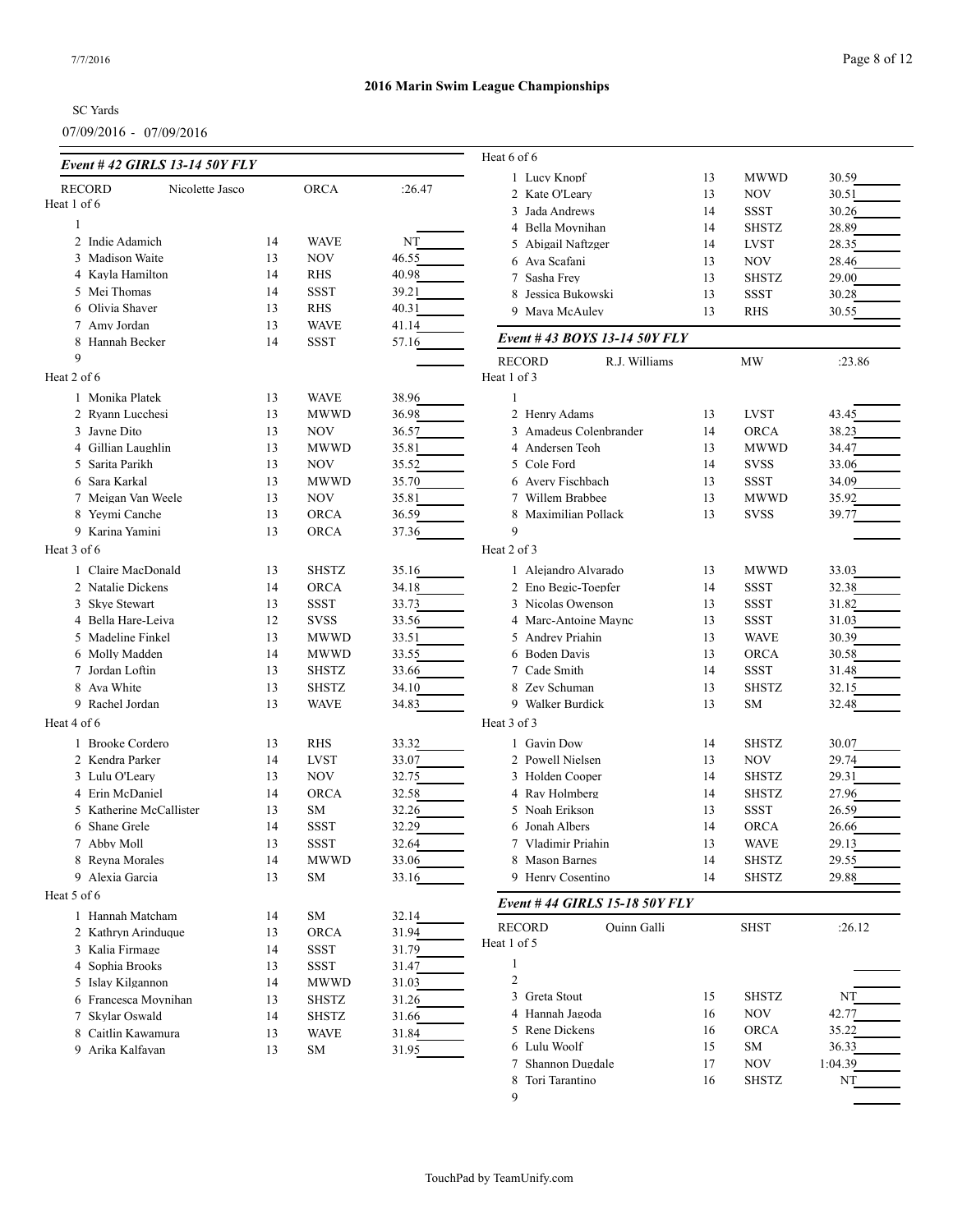#### 07/09/2016 - 07/09/2016

# **2016 Marin Swim League Championships**

| <b>SHSTZ</b><br><b>LVST</b><br><b>NOV</b><br><b>SHSTZ</b><br><b>MWWD</b><br><b>SHSTZ</b><br><b>NOV</b><br><b>LVST</b><br><b>WAVE</b><br><b>RHS</b><br><b>ORCA</b><br><b>SHSTZ</b><br><b>ORCA</b><br><b>ORCA</b><br><b>LVST</b><br><b>SHSTZ</b><br><b>SVSS</b> | 29.26<br>28.83<br>28.11<br>27.50<br>26.92<br>27.34<br>27.76<br>28.72<br>29.08<br>26.53<br>26.47<br>26.25<br>25.37<br>24.43<br>25.09           |
|---------------------------------------------------------------------------------------------------------------------------------------------------------------------------------------------------------------------------------------------------------------|-----------------------------------------------------------------------------------------------------------------------------------------------|
|                                                                                                                                                                                                                                                               |                                                                                                                                               |
|                                                                                                                                                                                                                                                               |                                                                                                                                               |
|                                                                                                                                                                                                                                                               |                                                                                                                                               |
|                                                                                                                                                                                                                                                               |                                                                                                                                               |
|                                                                                                                                                                                                                                                               |                                                                                                                                               |
|                                                                                                                                                                                                                                                               |                                                                                                                                               |
|                                                                                                                                                                                                                                                               |                                                                                                                                               |
|                                                                                                                                                                                                                                                               |                                                                                                                                               |
|                                                                                                                                                                                                                                                               |                                                                                                                                               |
|                                                                                                                                                                                                                                                               |                                                                                                                                               |
|                                                                                                                                                                                                                                                               |                                                                                                                                               |
|                                                                                                                                                                                                                                                               |                                                                                                                                               |
|                                                                                                                                                                                                                                                               |                                                                                                                                               |
|                                                                                                                                                                                                                                                               |                                                                                                                                               |
|                                                                                                                                                                                                                                                               |                                                                                                                                               |
|                                                                                                                                                                                                                                                               |                                                                                                                                               |
|                                                                                                                                                                                                                                                               |                                                                                                                                               |
|                                                                                                                                                                                                                                                               | 25.99                                                                                                                                         |
|                                                                                                                                                                                                                                                               | 26.38                                                                                                                                         |
| <b>SVSS</b>                                                                                                                                                                                                                                                   | 26.49                                                                                                                                         |
|                                                                                                                                                                                                                                                               |                                                                                                                                               |
|                                                                                                                                                                                                                                                               |                                                                                                                                               |
| <b>SHST</b>                                                                                                                                                                                                                                                   | 1:02.53                                                                                                                                       |
|                                                                                                                                                                                                                                                               |                                                                                                                                               |
|                                                                                                                                                                                                                                                               |                                                                                                                                               |
|                                                                                                                                                                                                                                                               | 1:25.61                                                                                                                                       |
|                                                                                                                                                                                                                                                               | 1:23.27                                                                                                                                       |
|                                                                                                                                                                                                                                                               | 1:22.85                                                                                                                                       |
|                                                                                                                                                                                                                                                               | 1:21.23                                                                                                                                       |
|                                                                                                                                                                                                                                                               | 1:22.21                                                                                                                                       |
|                                                                                                                                                                                                                                                               | 1:23.07                                                                                                                                       |
|                                                                                                                                                                                                                                                               | 1:24.21                                                                                                                                       |
|                                                                                                                                                                                                                                                               | 1:27.34                                                                                                                                       |
|                                                                                                                                                                                                                                                               |                                                                                                                                               |
|                                                                                                                                                                                                                                                               |                                                                                                                                               |
| <b>SVSS</b>                                                                                                                                                                                                                                                   | 1:19.56                                                                                                                                       |
| <b>MWWD</b>                                                                                                                                                                                                                                                   | 1:18.21                                                                                                                                       |
| <b>WAVE</b>                                                                                                                                                                                                                                                   | 1:15.83                                                                                                                                       |
| <b>ORCA</b>                                                                                                                                                                                                                                                   | 1:15.10                                                                                                                                       |
| <b>WAVE</b>                                                                                                                                                                                                                                                   | 1:14.82                                                                                                                                       |
| <b>SHSTZ</b>                                                                                                                                                                                                                                                  | 1:14.89                                                                                                                                       |
| <b>SHSTZ</b>                                                                                                                                                                                                                                                  | 1:15.64                                                                                                                                       |
| <b>MWWD</b>                                                                                                                                                                                                                                                   | 1:16.66                                                                                                                                       |
| NOV                                                                                                                                                                                                                                                           | 1:19.33                                                                                                                                       |
|                                                                                                                                                                                                                                                               |                                                                                                                                               |
|                                                                                                                                                                                                                                                               | 1:13.95                                                                                                                                       |
|                                                                                                                                                                                                                                                               | 1:13.62                                                                                                                                       |
|                                                                                                                                                                                                                                                               | 1:13.52                                                                                                                                       |
|                                                                                                                                                                                                                                                               | 1:13.17                                                                                                                                       |
|                                                                                                                                                                                                                                                               | 1:12.54                                                                                                                                       |
| <b>LVST</b>                                                                                                                                                                                                                                                   | 1:13.00                                                                                                                                       |
|                                                                                                                                                                                                                                                               |                                                                                                                                               |
| RHS<br>RHS                                                                                                                                                                                                                                                    | 1:13.40                                                                                                                                       |
|                                                                                                                                                                                                                                                               | 1:13.62                                                                                                                                       |
|                                                                                                                                                                                                                                                               | <b>NOV</b><br>SM<br>SM<br><b>SHSTZ</b><br><b>NOV</b><br>SM<br><b>SHSTZ</b><br><b>SSST</b><br><b>WAVE</b><br><b>SVSS</b><br>SSST<br>SSST<br>SM |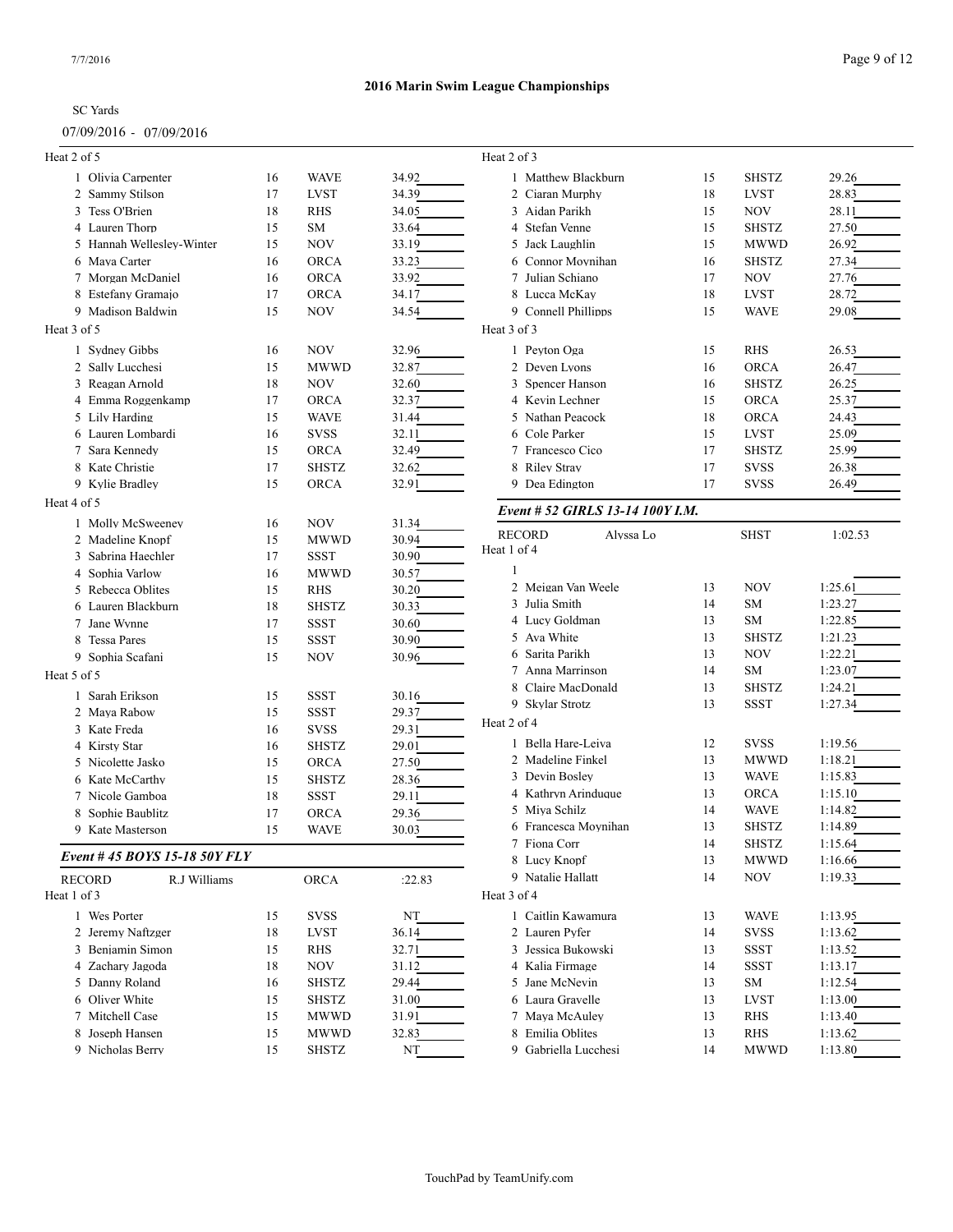#### 07/09/2016 - 07/09/2016

# **2016 Marin Swim League Championships**

| Heat 4 of 4                           |    |              |                    | Event # 54 GIRLS 15-18 100Y I.M.    |    |              |         |
|---------------------------------------|----|--------------|--------------------|-------------------------------------|----|--------------|---------|
| 1 Hannah Matcham                      | 14 | <b>SM</b>    | 1:12.45            |                                     |    |              |         |
| 2 Shannon Watridge                    | 13 | <b>SSST</b>  | 1:11.89            | <b>RECORD</b><br><b>Ouinn Galli</b> |    | <b>SHST</b>  | 1:00.97 |
| 3 Anna Wooster                        | 14 | <b>SHSTZ</b> | 1:11.57            | Heat 1 of 4                         |    |              |         |
| 4 Skylee Falk                         | 14 | ORCA         | 1:09.37            | -1                                  |    |              |         |
| 5 Bella Moynihan                      | 14 | <b>SHSTZ</b> | 1:06.28            | $\sqrt{2}$                          |    |              |         |
| 6 Sasha Frev                          | 13 | <b>SHSTZ</b> | 1:06.75            | 3                                   |    |              |         |
| 7 Olivia Juarez                       | 13 | <b>MWWD</b>  | 1:09.86            | 4 Alexa Zener                       | 18 | <b>SSST</b>  | NT      |
| 8 Islay Kilgannon                     | 14 | <b>MWWD</b>  | 1:11.70            | 5 Katie Mayfield                    | 16 | <b>ORCA</b>  | 1:27.41 |
| 9 Ava Scafani                         | 13 | <b>NOV</b>   | 1:12.13            | 6 Tess O'Brien                      | 18 | <b>RHS</b>   | NT      |
| Event # 53 BOYS 13-14 100Y I.M.       |    |              |                    | 7<br>8                              |    |              |         |
| Joe Smith<br><b>RECORD</b>            |    | <b>SHST</b>  | :57.62             | 9                                   |    |              |         |
| Heat 1 of 4                           |    |              |                    | Heat 2 of 4                         |    |              |         |
|                                       |    |              |                    |                                     |    |              |         |
| 2 Eno Begic-Toepfer                   | 14 | <b>SSST</b>  | NT                 | 2 Lindsey Lowder                    | 17 | <b>LVST</b>  | 1:23.54 |
|                                       |    |              |                    |                                     |    |              |         |
| 3 Grayson Everage<br>4 Sean Middleton | 13 | SSST         | 1:25.68<br>1:25.22 | 3 Lauren Thorp                      | 15 | <b>SM</b>    | 1:21.14 |
|                                       | 14 | <b>WAVE</b>  |                    | 4 Kylie Bradley<br>5 Sara Kennedy   | 15 | <b>ORCA</b>  | 1:19.24 |
| 5 Joshua Chu                          | 13 | <b>NOV</b>   | 1:20.67            |                                     | 15 | <b>ORCA</b>  | 1:17.70 |
| 6 Cole Summers                        | 13 | <b>WAVE</b>  | 1:23.75            | 6 Reagan Arnold                     | 18 | NOV          | 1:17.89 |
| 7 Tibi Quinn                          | 13 | <b>WAVE</b>  | 1:25.23            | 7 Kellie Lawler                     | 16 | <b>WAVE</b>  | 1:20.13 |
| 8 Henry Adams                         | 13 | <b>LVST</b>  | 1:29.96            | 8 Olivia Carpenter                  | 16 | <b>WAVE</b>  | 1:23.19 |
| 9 Tate Miller                         | 13 | <b>SHSTZ</b> | NT                 | 9 Ruby Woolf                        | 15 | SM           | 1:27.10 |
| Heat 2 of 4                           |    |              |                    | Heat 3 of 4                         |    |              |         |
| 1 Miles Crock                         | 13 | <b>SHSTZ</b> | 1:19.96            | 1 Lauren Lombardi                   | 16 | <b>SVSS</b>  | 1:15.50 |
| 2 Marco Salvemini                     | 13 | <b>ORCA</b>  | 1:16.48            | 2 Sydney Gibbs                      | 16 | <b>NOV</b>   | 1:14.22 |
| 3 Connor Simon                        | 13 | <b>MWWD</b>  | 1:15.54            | 3 Madeline Knopf                    | 15 | <b>MWWD</b>  | 1:13.57 |
| 4 James Chase                         | 13 | <b>WAVE</b>  | 1:13.84            | 4 Kate Masterson                    | 15 | <b>WAVE</b>  | 1:12.09 |
| 5 Gregory Finn                        | 13 | <b>SHSTZ</b> | 1:13.01            | 5 Sarah Erikson                     | 15 | <b>SSST</b>  | 1:10.26 |
| 6 Ian Christie                        | 14 | <b>SHSTZ</b> | 1:13.52            | 6 Anna Gregory                      | 15 | <b>SHSTZ</b> | 1:10.46 |
| 7 Zev Schuman                         | 13 | <b>SHSTZ</b> | 1:14.86            | 7 Caitlin Gregory                   | 17 | <b>SHSTZ</b> | 1:12.55 |
| 8 Benjamin Freed                      | 13 | <b>MWWD</b>  | 1:15.62            | 8 Sophia Scafani                    | 15 | <b>NOV</b>   | 1:13.57 |
| 9 Andersen Teoh                       | 13 | <b>MWWD</b>  | 1:19.43            | 9 Hannah Wellesley-Winter           | 15 | <b>NOV</b>   | 1:14.22 |
| Heat 3 of 4                           |    |              |                    | Heat 4 of 4                         |    |              |         |
| 1 Nicolas Owenson                     | 13 | <b>SSST</b>  | 1:12.55            | 1 Nora Riedinger                    | 15 | <b>SSST</b>  | 1:09.86 |
| 2 Warren Brouwer                      | 14 | <b>SHSTZ</b> | 1:11.69            | 2 Sasha Urban                       | 15 | <b>NOV</b>   | 1:09.02 |
| 3 Sam Morris                          | 13 | NOV          | 1:10.24            | 3 Maya Rabow                        | 15 | <b>SSST</b>  | 1:07.83 |
| 4 Will Harding                        | 14 | <b>WAVE</b>  | 1:08.69            | 4 Ava Abeck                         | 15 | <b>LVST</b>  | 1:06.55 |
| 5 Henry Cosentino                     | 14 | <b>SHSTZ</b> | 1:07.97            | 5 Kate McCarthy                     | 15 | <b>SHSTZ</b> | 1:04.72 |
| 6 Holden Cooper                       | 14 | <b>SHSTZ</b> | 1:08.45            | 6 Taylor Boyle                      | 16 | <b>MWWD</b>  | 1:05.97 |
| 7 Andrey Priahin                      | 13 | WAVE         | 1:09.06            | 7 Kate Freda                        | 16 | <b>SVSS</b>  | 1:07.04 |
| 8 Connor Stauffer                     | 13 | <b>SVSS</b>  | 1:10.66            | 8 Lauren Blackburn                  | 18 | <b>SHSTZ</b> | 1:08.83 |
| 9 Marc-Antoine Maync                  | 13 | SSST         | 1:11.86            | 9 Natalie Galuszka                  | 18 | <b>SVSS</b>  | 1:09.26 |
|                                       |    |              |                    |                                     |    |              |         |
| Heat 4 of 4                           |    |              |                    | Event # 55 BOYS 15-18 100Y I.M.     |    |              |         |
| 1 Isaiah Williams                     | 13 | SHSTZ        | 1:07.87            | Jesse Schmidt<br><b>RECORD</b>      |    | NOV          | :54.94  |
| 2 Luther Fong                         | 14 | SSST         | 1:06.85            | Heat 1 of 3                         |    |              |         |
| 3 Jack Richardson                     | 14 | SHSTZ        | 1:05.28            |                                     |    |              |         |
| 4 Benjamin Egan                       | 14 | <b>SHSTZ</b> | 1:04.05            | -1                                  |    |              |         |
| 5 Reece Foehr                         | 14 | <b>MWWD</b>  | 1:02.28            | 2 Stefan Venne                      | 15 | SHSTZ        | NT      |
| 6 Noah Erikson                        | 13 | SSST         | 1:02.44            | 3 Petey Galli                       | 18 | <b>SHSTZ</b> | NT      |
| 7 Dwight Bellisimo                    | 14 | <b>SVSS</b>  | 1:05.16            | 4 Keenan Anderson                   | 17 | <b>SHSTZ</b> | NT      |
| 8 Mason Barnes                        | 14 | SHSTZ        | 1:05.54            | 5 Ciaran Murphy                     | 18 | <b>LVST</b>  | 1:10.93 |
| 9 Vladimir Priahin                    | 13 | <b>WAVE</b>  | 1:07.33            | 6 Sam Wortzman                      | 16 | <b>SVSS</b>  | 1:16.70 |
|                                       |    |              |                    | 7 Logan Anderson                    | 15 | SHSTZ        | NT      |
|                                       |    |              |                    | 8 Danny Roland                      | 16 | <b>SHSTZ</b> | NT      |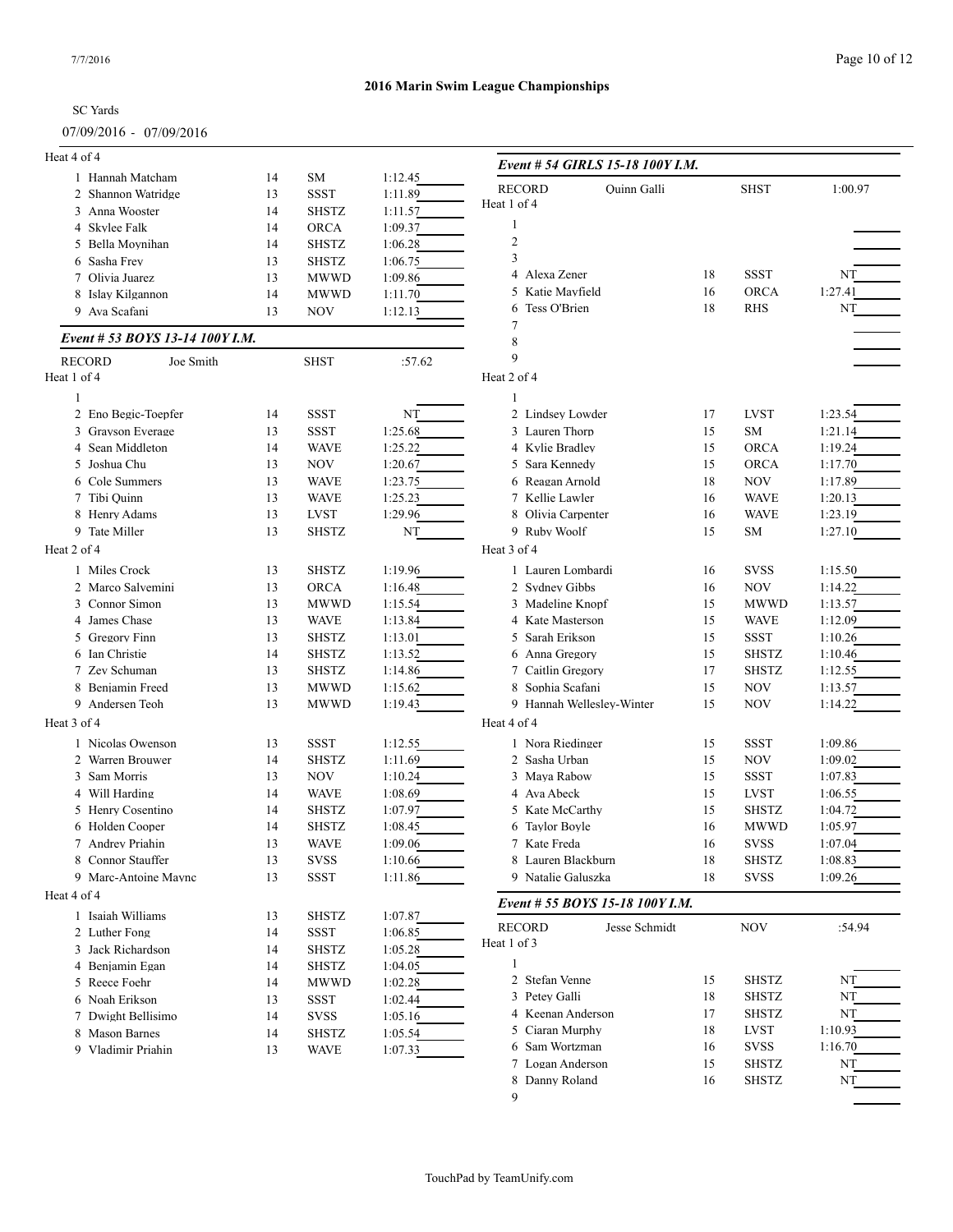# **2016 Marin Swim League Championships**

| $07/09/2016 - 07/09/2016$ |  |  |
|---------------------------|--|--|
| Heat 2 of $3$             |  |  |

|             | Conor Cassidy<br>1          | 15 | <b>LVST</b>  | 1:09.81 |
|-------------|-----------------------------|----|--------------|---------|
|             | Peyton Oga<br>$\mathcal{L}$ | 15 | <b>RHS</b>   | 1:05.05 |
|             | Aidan Parikh<br>3           | 15 | <b>NOV</b>   | 1:04.45 |
|             | Ouinn Woodhead<br>4         | 16 | <b>SHSTZ</b> | 1:02.88 |
|             | Nico Salvemini<br>5         | 16 | <b>ORCA</b>  | 1:01.85 |
|             | Connor Movnihan<br>6        | 16 | <b>SHSTZ</b> | 1:02.23 |
|             | Julian Schiano<br>7         | 17 | <b>NOV</b>   | 1:03.39 |
|             | Dea Edington<br>8           | 17 | <b>SVSS</b>  | 1:04.61 |
|             | Zeta Jackson Mays<br>9      | 17 | <b>ORCA</b>  | 1:09.01 |
| Heat 3 of 3 |                             |    |              |         |
|             | Francesco Cico<br>1         | 17 | <b>SHSTZ</b> | 1:00.82 |
|             | 2 Max Manwaring-Mueller     | 15 | <b>MWWD</b>  | 1:00.61 |
|             | Riley Stray<br>3            | 17 | <b>SVSS</b>  | 1:00.08 |
|             | Maxwell Harrod<br>4         | 16 | ORCA         | 58.68   |
|             | <b>Wyatt Hanson</b><br>5    | 16 | <b>SHSTZ</b> | 56.40   |
|             | Edan Flynn<br>6             | 18 | <b>LVST</b>  | 58.25   |
|             | Dylan Woodhead              | 17 | <b>SHSTZ</b> | 59.29   |
|             | <b>Brandon West</b><br>8    | 18 | <b>SVSS</b>  | 1:00.58 |
|             | Cole Parker<br>9            | 15 | <b>LVST</b>  | 1:00.81 |

#### *Event # 58 MIXED 11-12 200Y FREE REL*

| <b>RECORD</b>          | <b>TPC</b>         | 1:47.16 | Heat 1 of 1        |
|------------------------|--------------------|---------|--------------------|
| Heat 1 of 2            |                    |         | 1                  |
| 1                      |                    |         | 2 RHS              |
|                        |                    |         | $3$ MW             |
| $\overline{2}$         |                    |         | 1 Jua              |
| 3                      |                    |         | 3 Kil              |
| SM A<br>$\overline{4}$ | SM                 | 2:10.15 | 4 ORC              |
| 1 Zimmerman, Clair     | 2 Cruz, Alex       |         | 1 Alb              |
| 3 Urban, Miles         | 4 Williams, Sarah  |         | $3$ Mc             |
| <b>MWWDA</b><br>5      | <b>MWWD</b>        | 2:03.57 | 5 SSS <sub>1</sub> |
| 1 Bankhead, Jasper     | 2 Erickson, Tanner |         | SHS.<br>6          |
| 3 Bender, Grace        | 4 Lucchesi, Rosie  |         | SVS:               |
| <b>WAVE A</b><br>6     | WAVE               | 2:05.82 |                    |
| 1 Wolfers, Ruby        | 2 Aune, Tor        |         | 1 Nic              |
| 3 Lama, Dexter         | 4 Deforrest, Charl |         | 3 Har              |
| 7                      |                    |         | <b>WAV</b><br>8    |
| 8                      |                    |         | 1 Pria             |
| 9                      |                    |         | 3 Sch              |
|                        |                    |         | 9 NOV              |

| Heat 2 of 2    |                   |                   |         |
|----------------|-------------------|-------------------|---------|
| 1              |                   |                   |         |
| $\mathfrak{D}$ | SVSS A            | <b>SVSS</b>       | 1:59.53 |
|                | 1 Emison, Avery   | 2 Gelbach, Elliot |         |
|                | 3 Stanford, Cole  | 4 Grace, Isabelle |         |
| 3 RHS A        |                   | <b>RHS</b>        | 1:57.40 |
|                | 1 O'Brien, Maeve  | 2 Luis, Caleb     |         |
|                | 3 Cordero, Hayden | 4 Figone, Laura   |         |
| 4              | SHSTZ A           | <b>SHSTZ</b>      | 1:51.97 |
| 5              | SSST A            | <b>SSST</b>       | 1:50.84 |
| 6              | <b>ORCAA</b>      | <b>ORCA</b>       | 1:51.02 |
|                | 1 Chong, Nicole   | 2 Jasko, Merrik   |         |
|                | 3 Ross, Gianna    | 4 Hadar, Daniel   |         |
| 7 LVST A       |                   | <b>LVST</b>       | 1:57.23 |
|                | 1 Gravelle, James | 2 Hamilton, Kate  |         |
|                | 3 Taylor, Cameron | 4 Flynn, Kylar    |         |
| 8 NOVA         |                   | <b>NOV</b>        | 1:57.92 |
|                | 1 Rhinehart, Sam  | 2 Urban, Sonya    |         |
|                | 3 Padillo, Sean   | 4 McIntyre, Kaley |         |
| 9              |                   |                   |         |

#### *Event # 59 MIXED 13-14 200Y FREE REL*

|                | <b>RECORD</b>      | <b>SHST</b>        | 1:39.39 |
|----------------|--------------------|--------------------|---------|
| Heat 1 of 1    |                    |                    |         |
| 1              |                    |                    |         |
| $\mathfrak{D}$ | RHS A              | <b>RHS</b>         | 1:50.61 |
| 3              | <b>MWWD A</b>      | <b>MWWD</b>        | 1:47.40 |
|                | 1 Juarez, Olivia   | 2 Simon, Connor    |         |
|                | 3 Kilgannon, Islay | 4 Foehr, Reece     |         |
| 4              | ORCA A             | <b>ORCA</b>        | 1:46.29 |
|                | 1 Albers, Jonah    | 2 Davis, Boden     |         |
|                | 3 McDaniel, Erin   | 4 Falk, Skylee     |         |
| 5              | <b>SSSTA</b>       | SSST               | 1:42.92 |
| 6              | <b>SHSTZA</b>      | <b>SHSTZ</b>       | 1:44.48 |
|                | 7 SVSS A           | <b>SVSS</b>        | 1:46.64 |
|                | 1 Nicholas, Aidan  | 2 Pyfer, Lauren    |         |
|                | 3 Hare-Leiva, Bell | 4 Bellisimo, Dwigh |         |
| 8              | WAVE A             | <b>WAVE</b>        | 1:48.91 |
|                | 1 Priahin, Vladimi | 2 Kawamura, Caitli |         |
|                | 3 Schilz, Miya     | 4 Harding, Will    |         |
|                | 9 NOVA             | <b>NOV</b>         | 1:51.81 |
|                | 1 Scafani, Ava     | 2 Nielsen, Powell  |         |
|                | 3 O'Leary, Kate    | 4 Morris, Sam      |         |
|                |                    |                    |         |